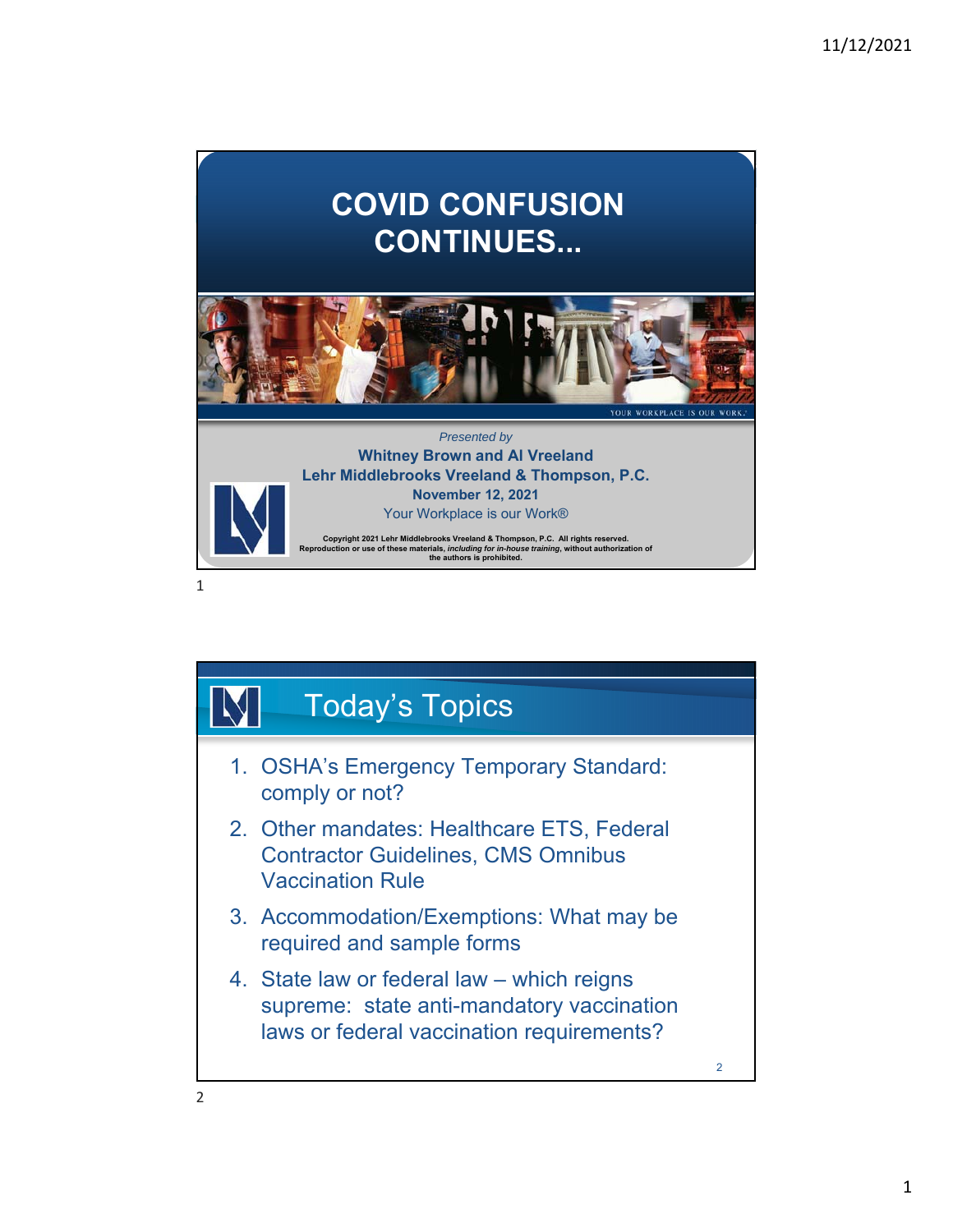

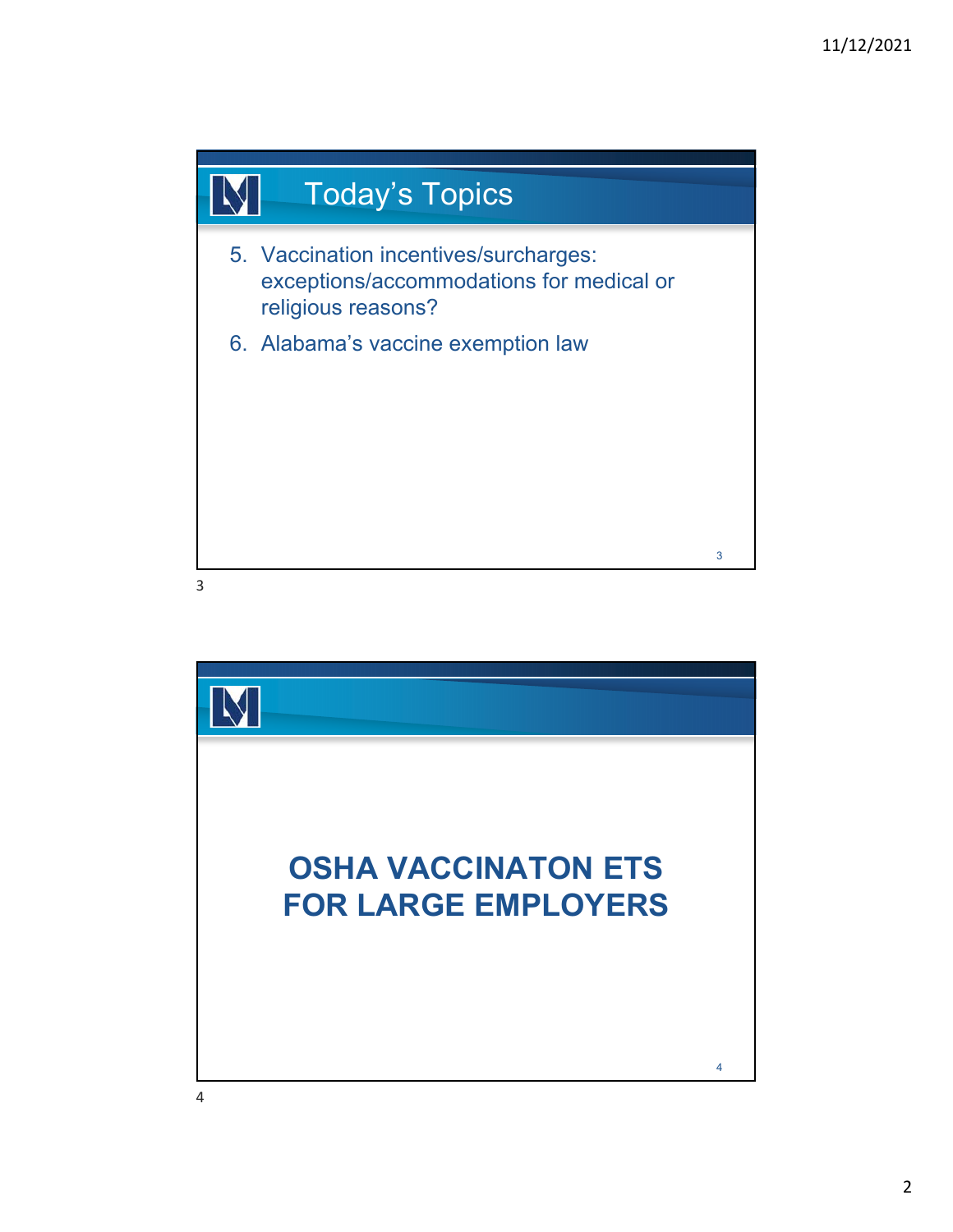

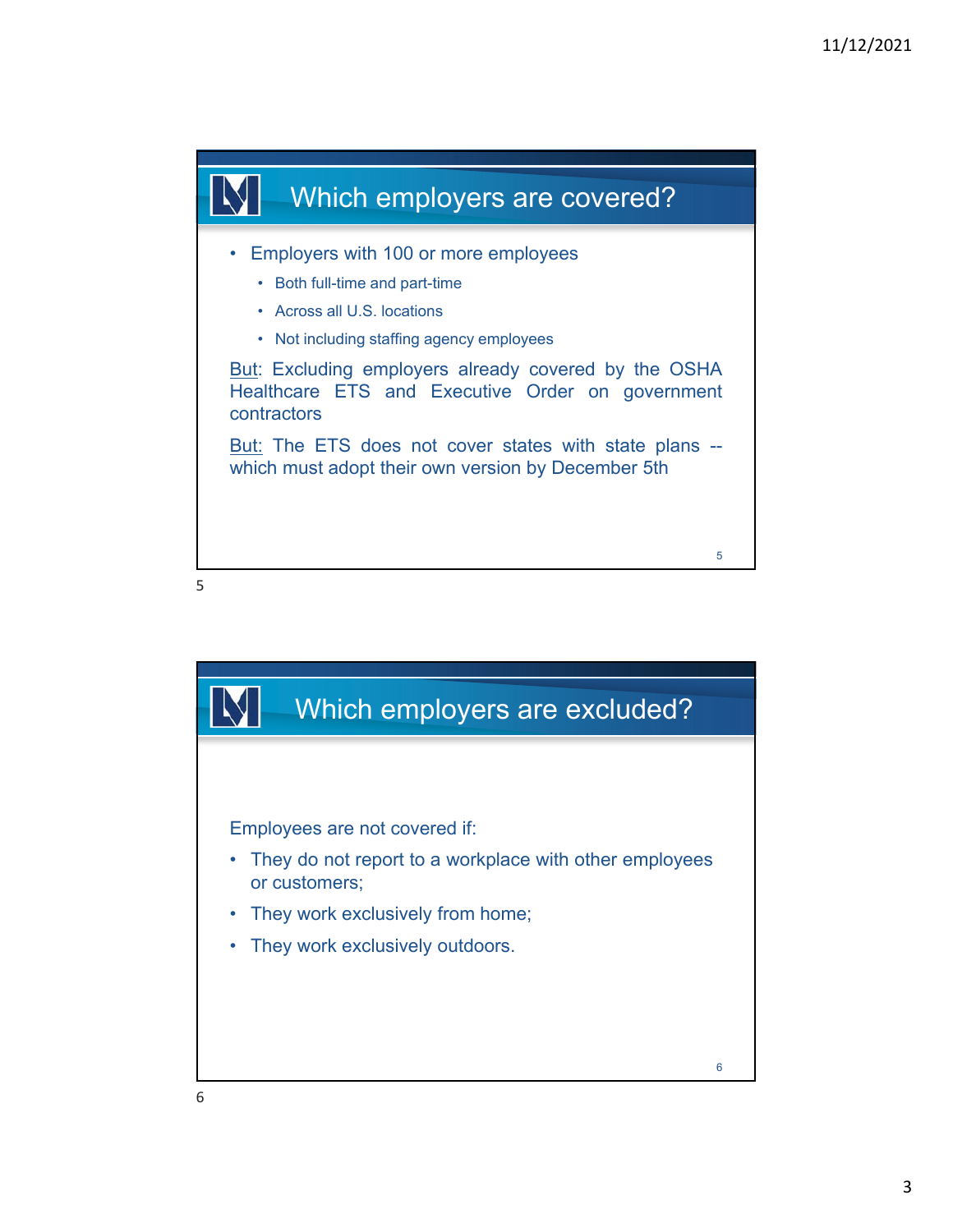



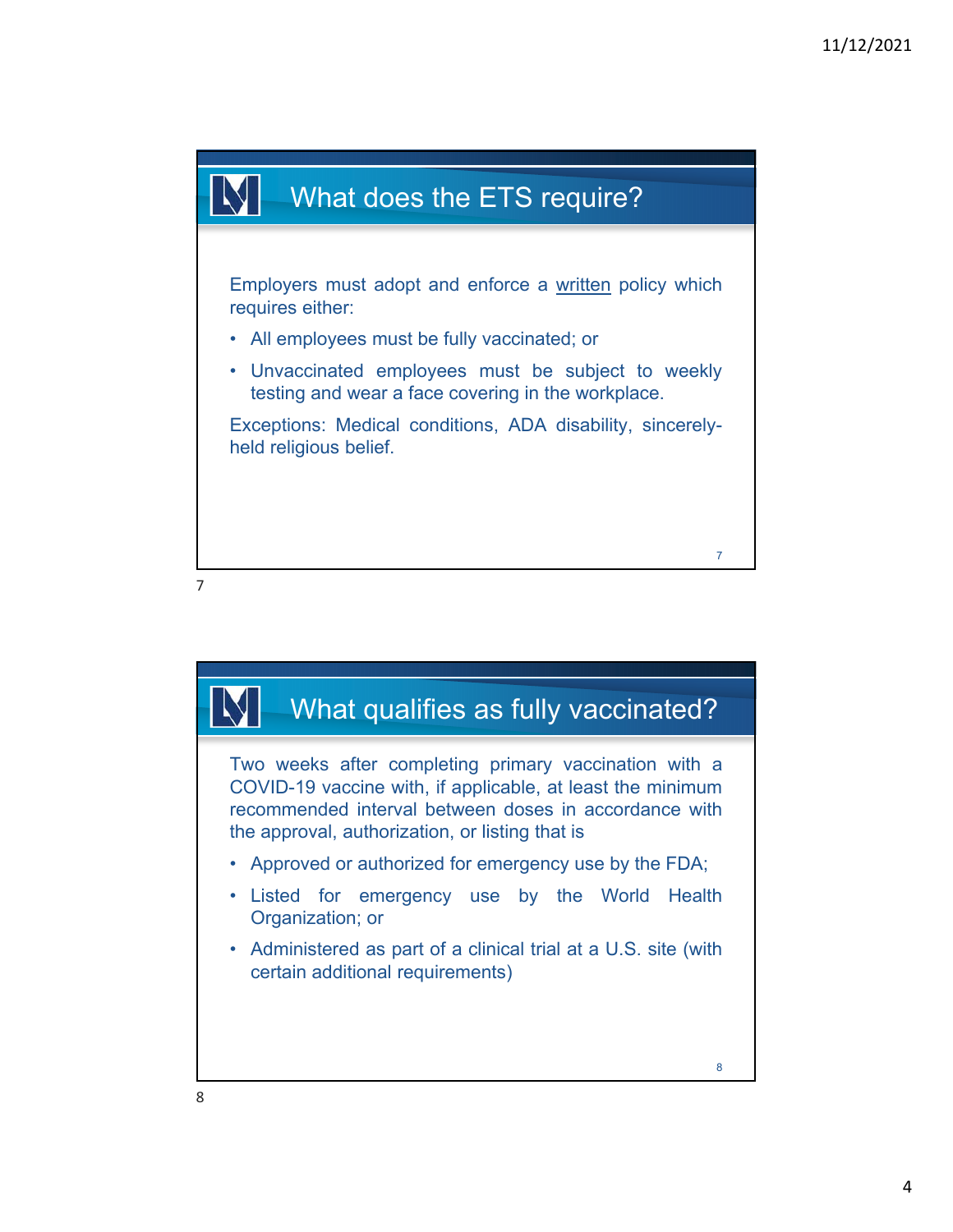## **Proof of Vaccination**

Employers are required to determine the vaccination status of all employees and must retain documentation of vaccination status. Acceptable proof:

- Vaccination card;
- Official documents from healthcare provider or government health agency;
- Documents from government immunization system.
- If an employee does not have any of these, they may submit a sworn statement attesting that they cannot obtain the documentation and stating the details of their vaccination (date, provider, type of vaccine).

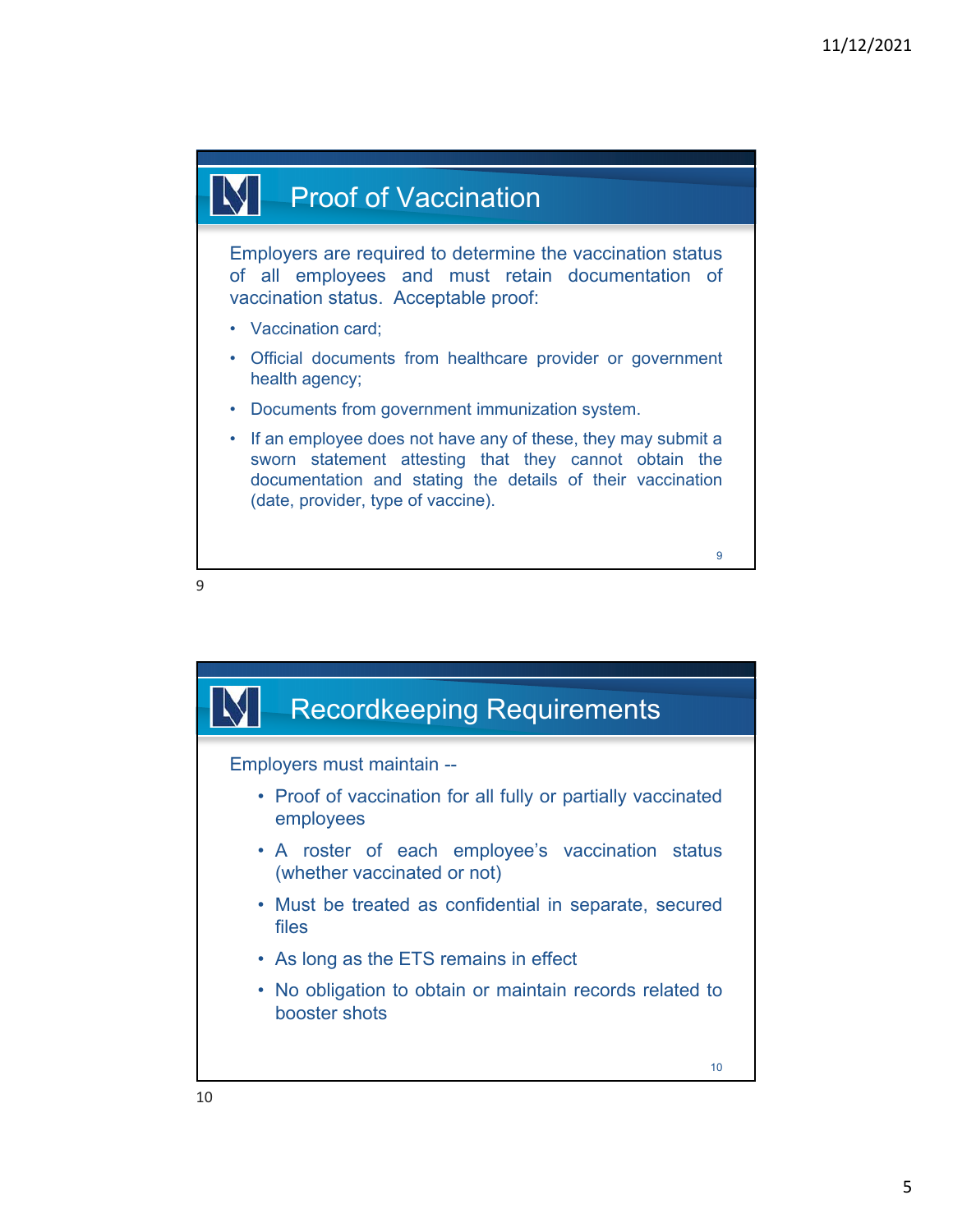

Employers must provide employees with a "reasonable amount" of paid time off to obtain a vaccination.

- Up to a maximum of 4 hours per dose (including travel) for vaccine during working hours
- Cannot be deducted from existing sick or PTO time
- Does not apply for vaccinations outside of working hours
- Required even if employer allows testing alternative to vaccination



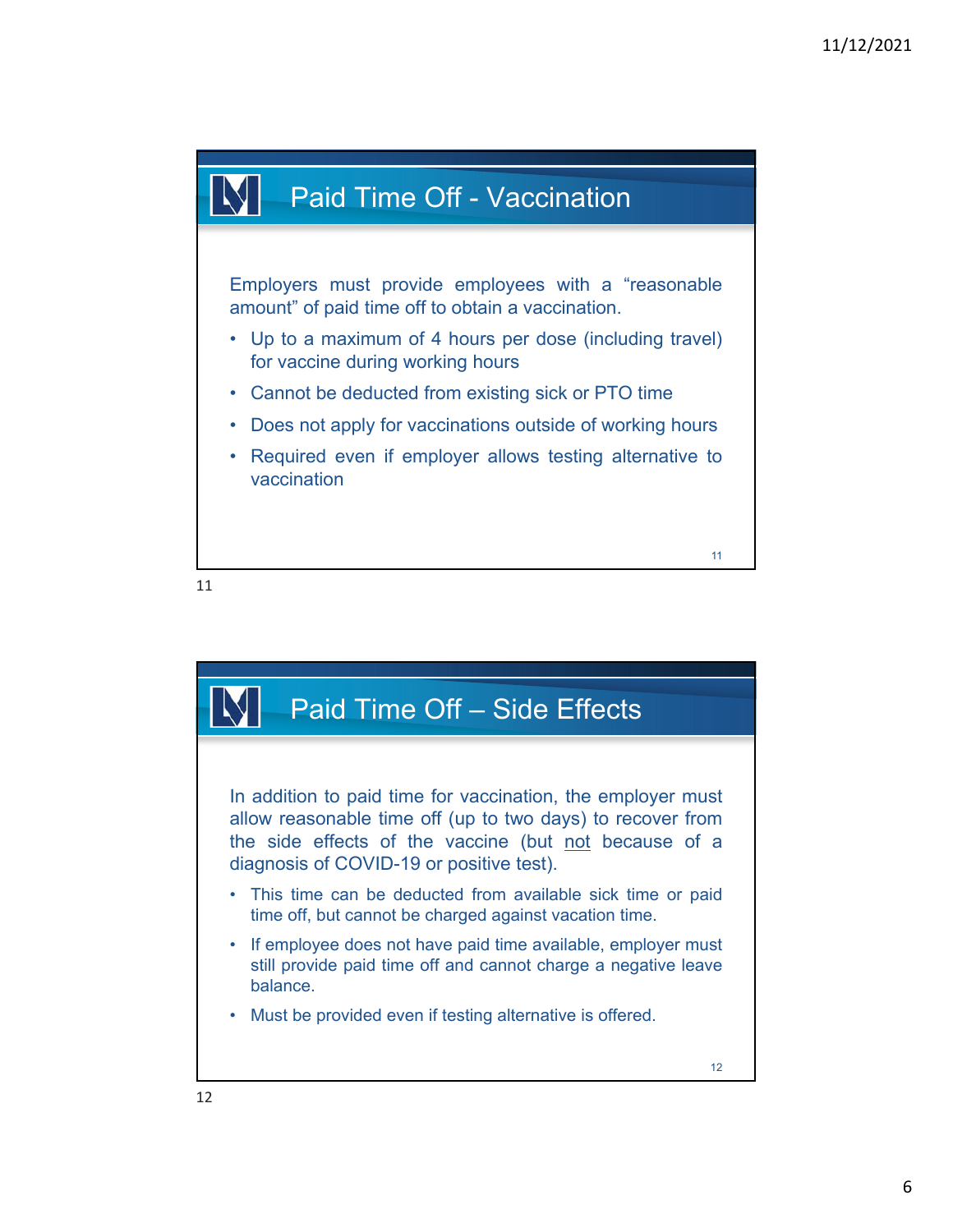## Testing and Masking Option

Employers have the option of offering employees the option of testing and masking instead of vaccination.

- Each employee who is not fully vaccinated and reports to a workplace with others present (co-workers or customers) must be tested at least every 7 days and provide proof of the most recent result within 7 days.
- Exception: Employees who test positive or are diagnosed with COVID-19 are not required to provide test results for 90 days.

13

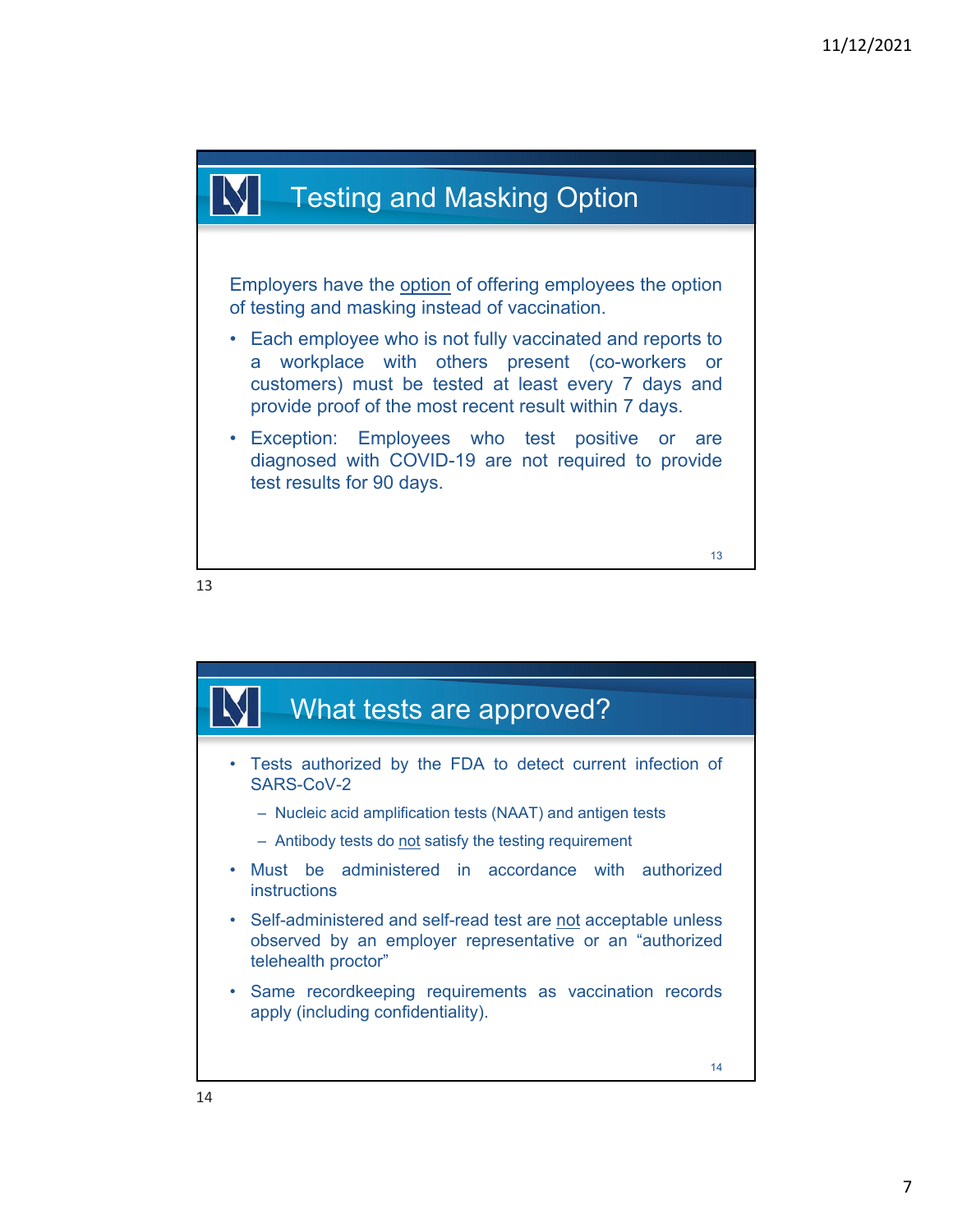

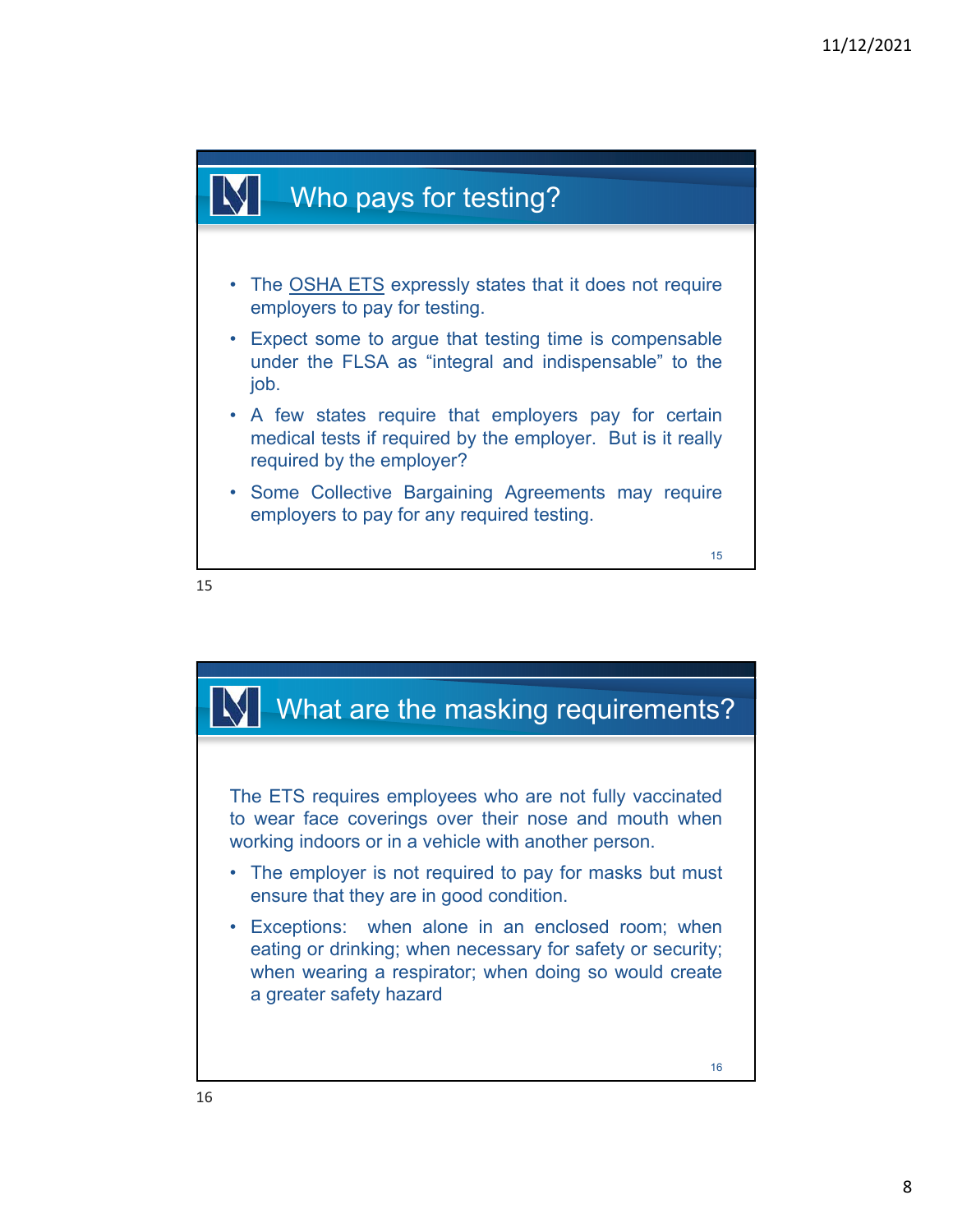

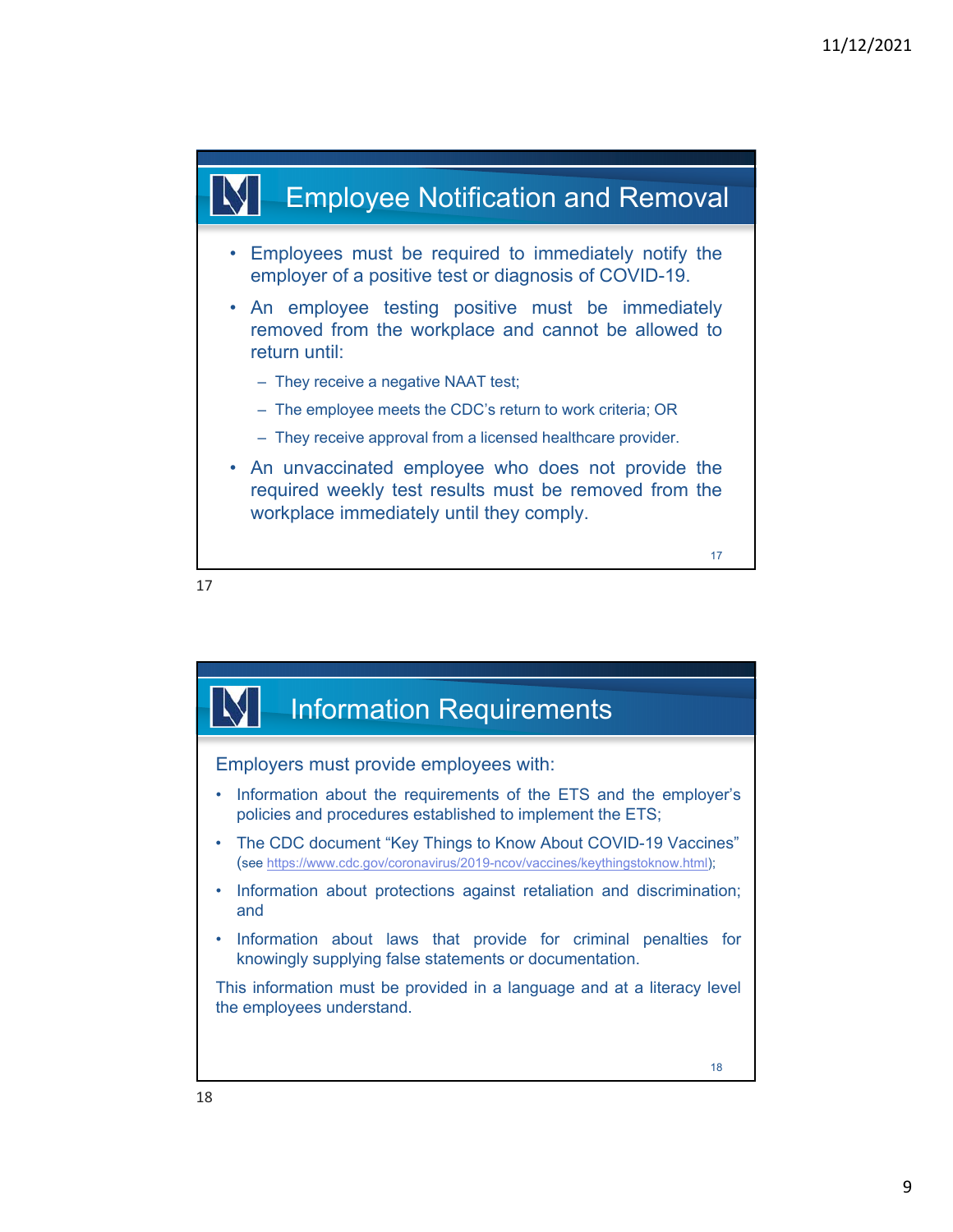

- If requested, an employer must provide an employee (or their representative) access to their own vaccination and testing records by the end of the next business day.
- If requested, by the end of the next business day, an employer must provide an employee (or employee representative) with the number of employees vaccinated and the total number of employees at that workplace.
- If OSHA comes knocking, you must provide your written plan and total COVID numbers within 4 hours and all other records required by the ETS by the end of the next business day.



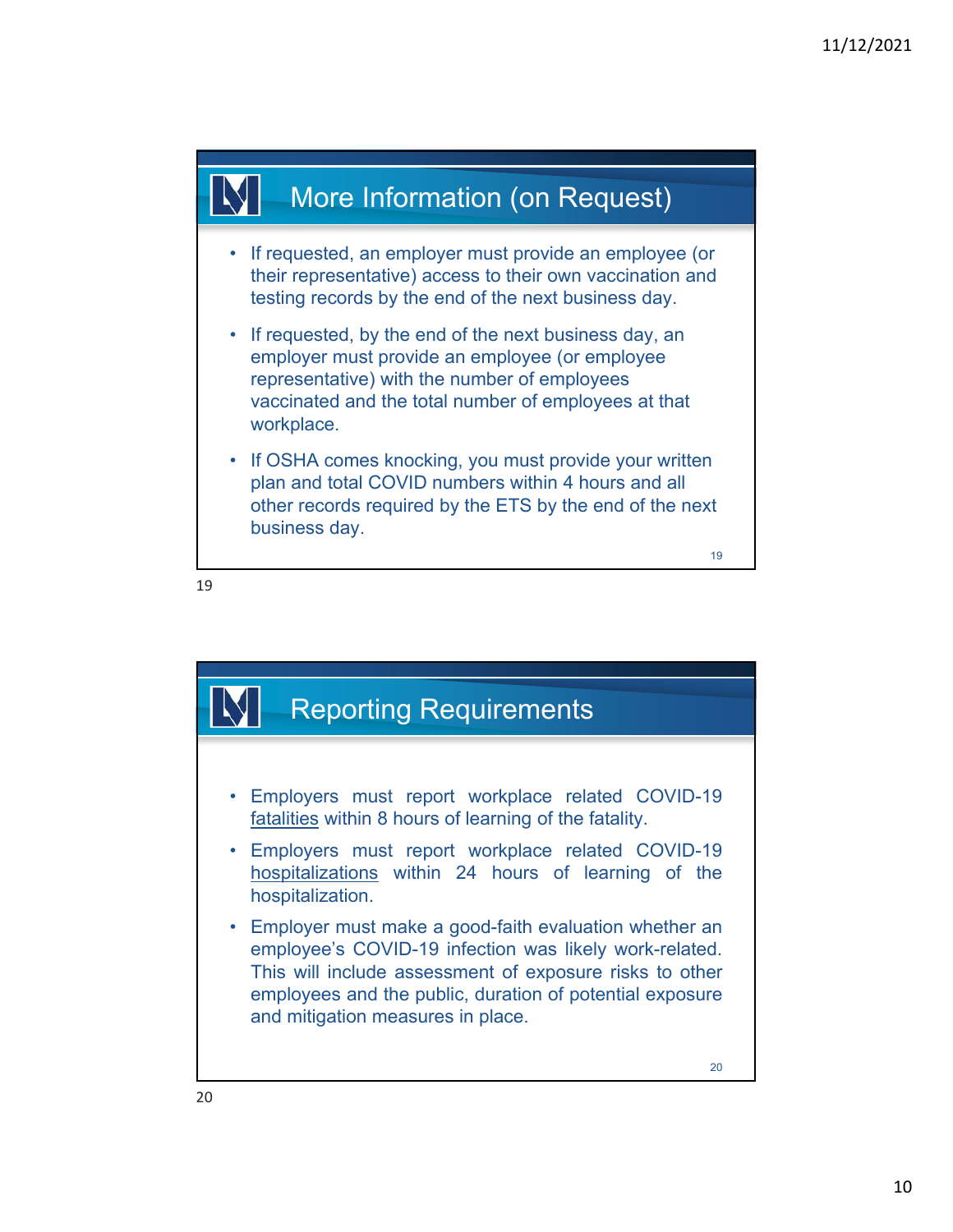

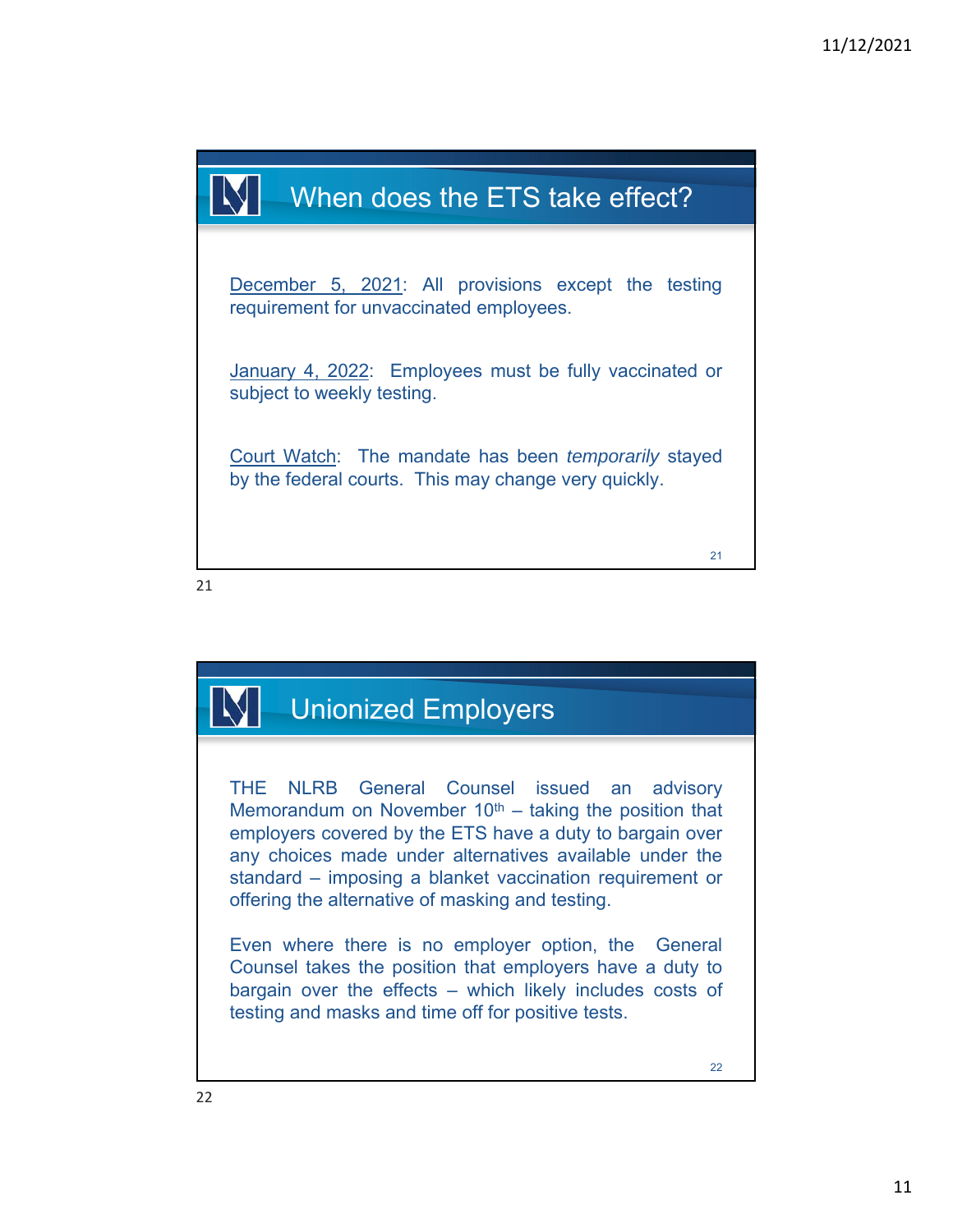

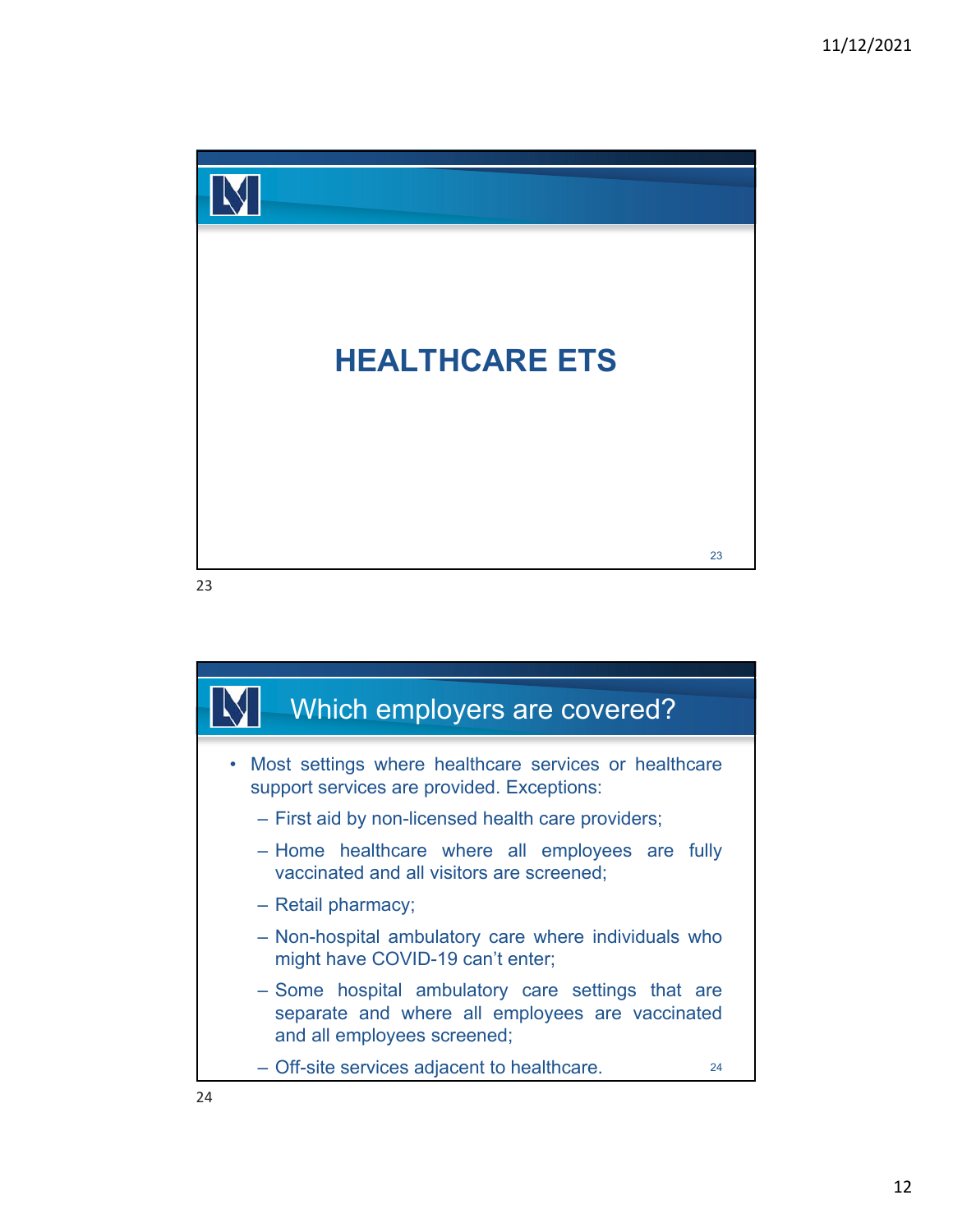

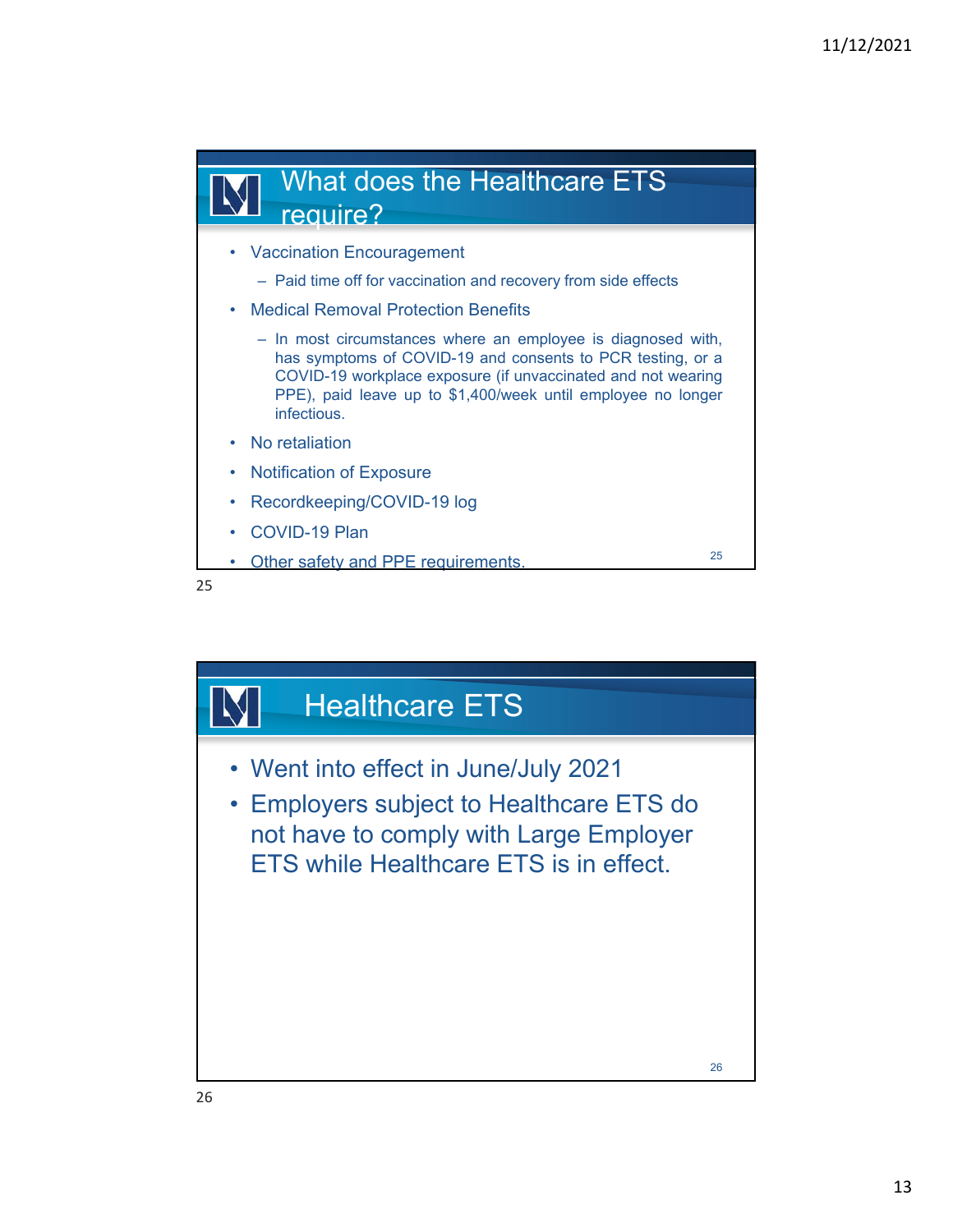

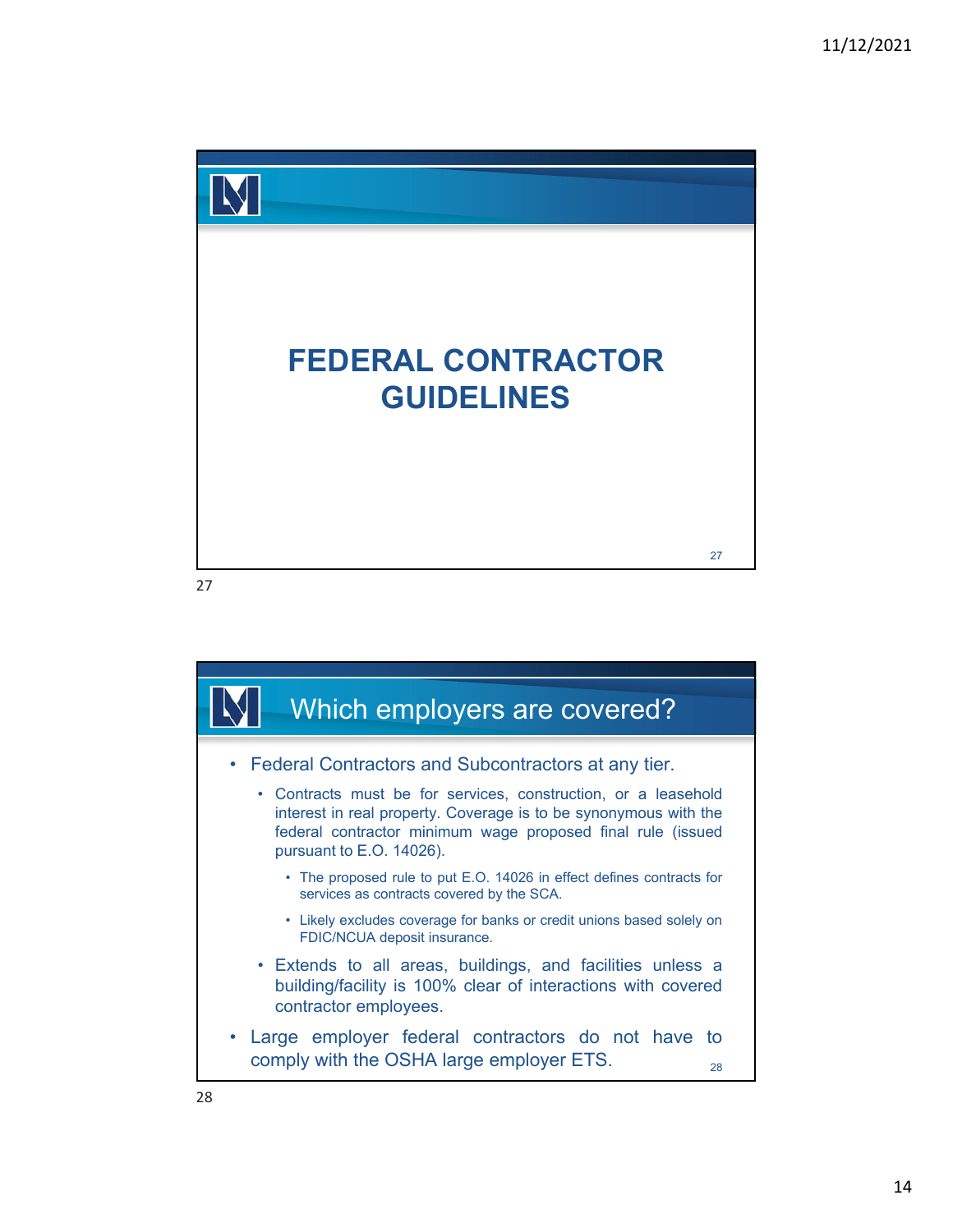

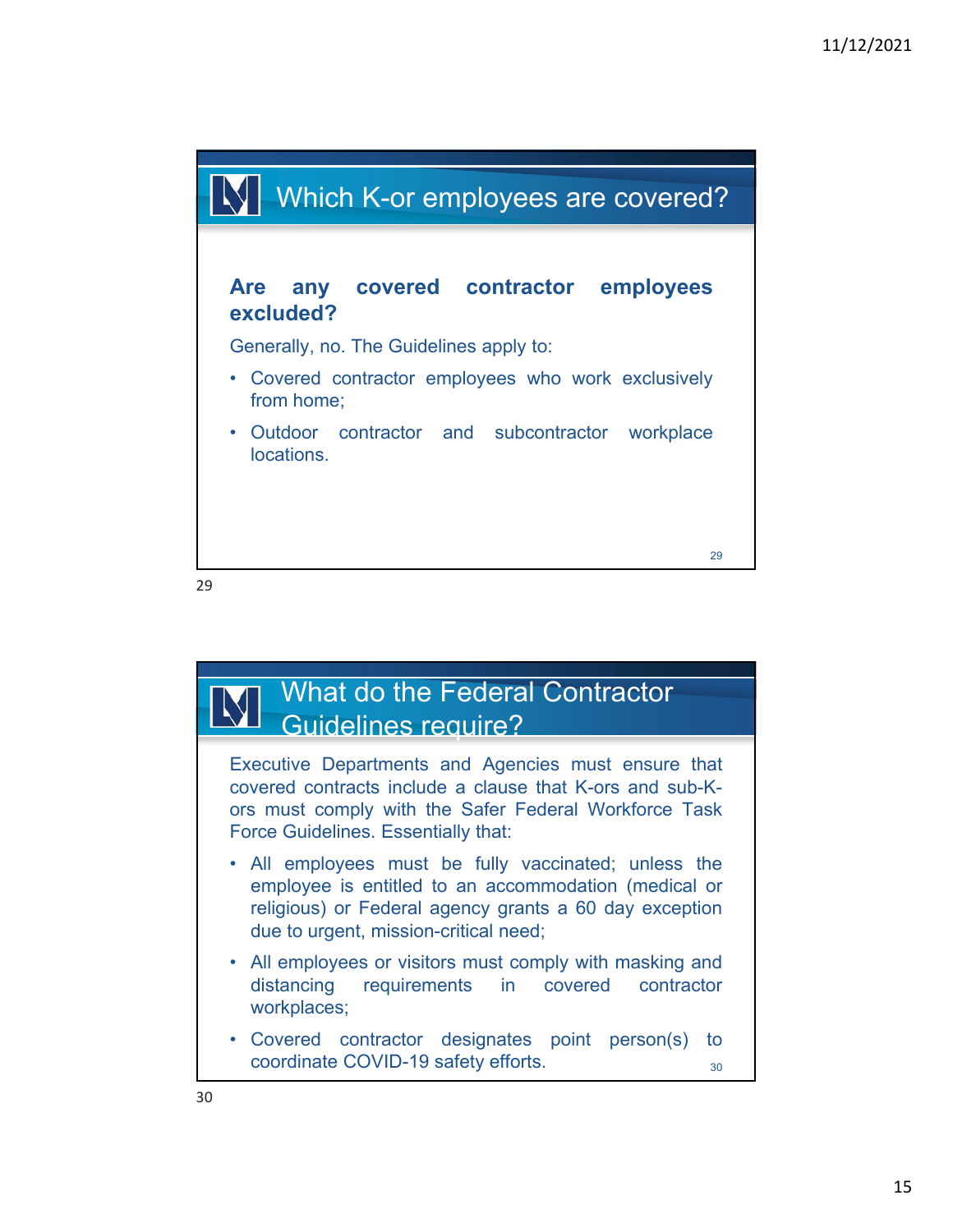

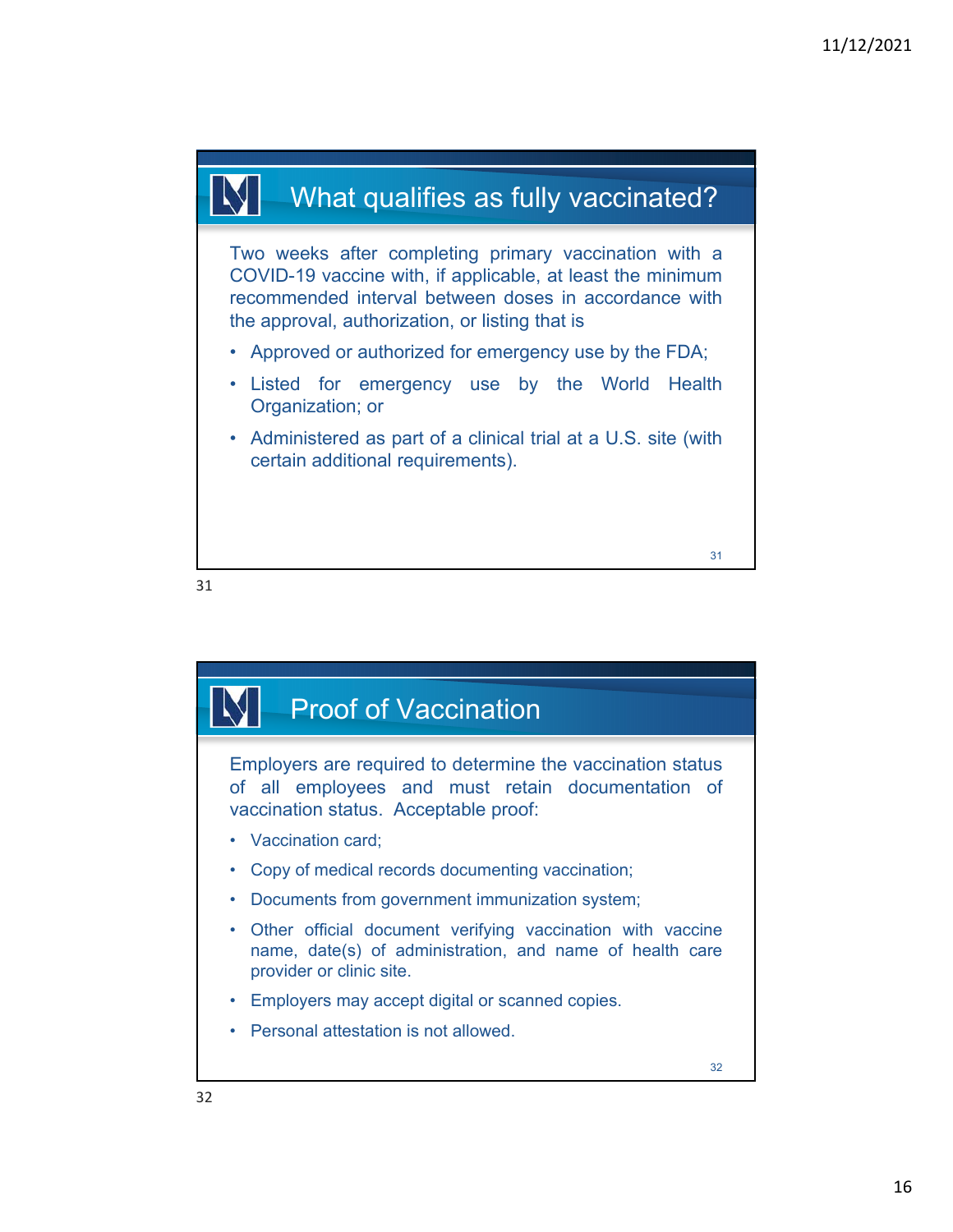

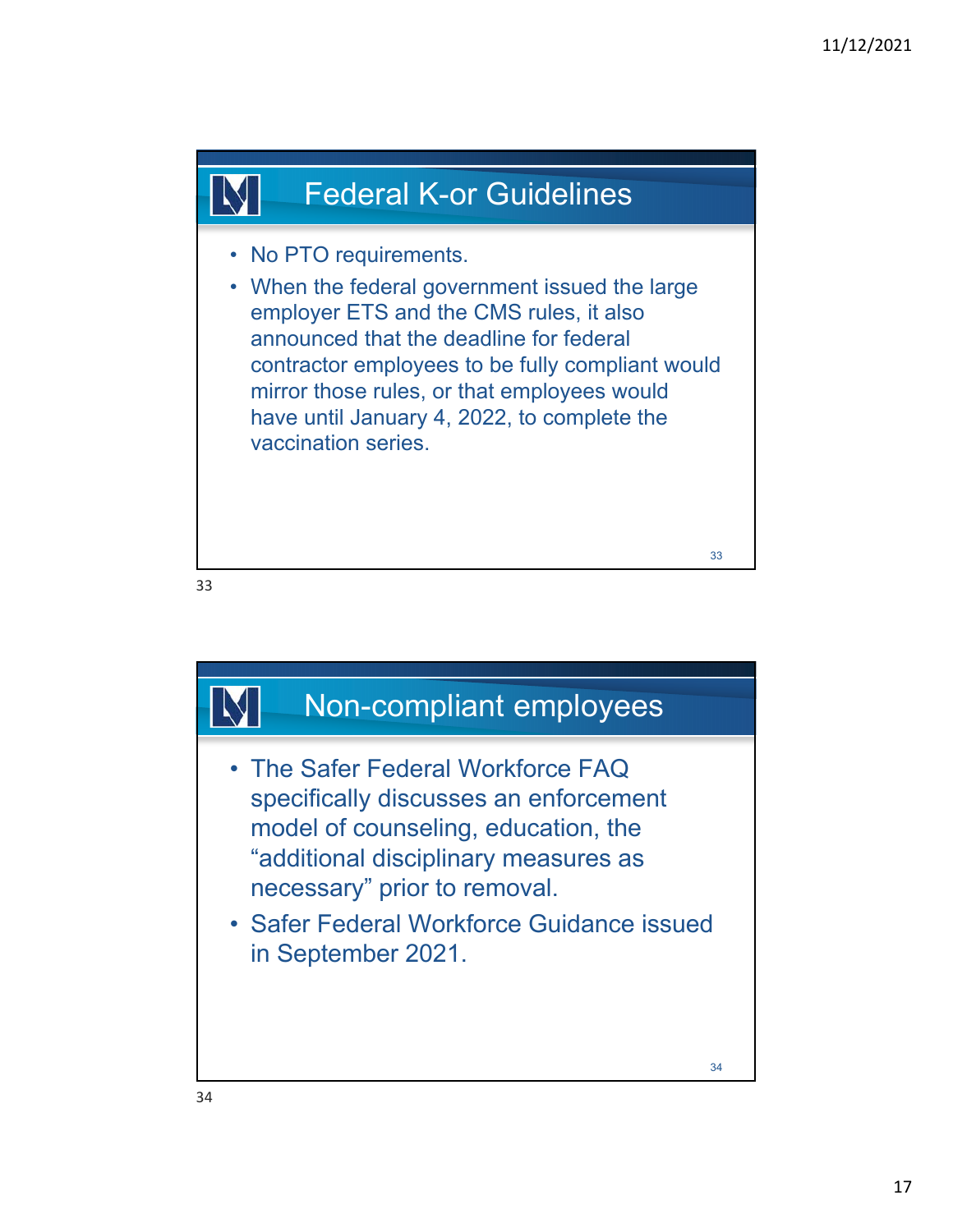

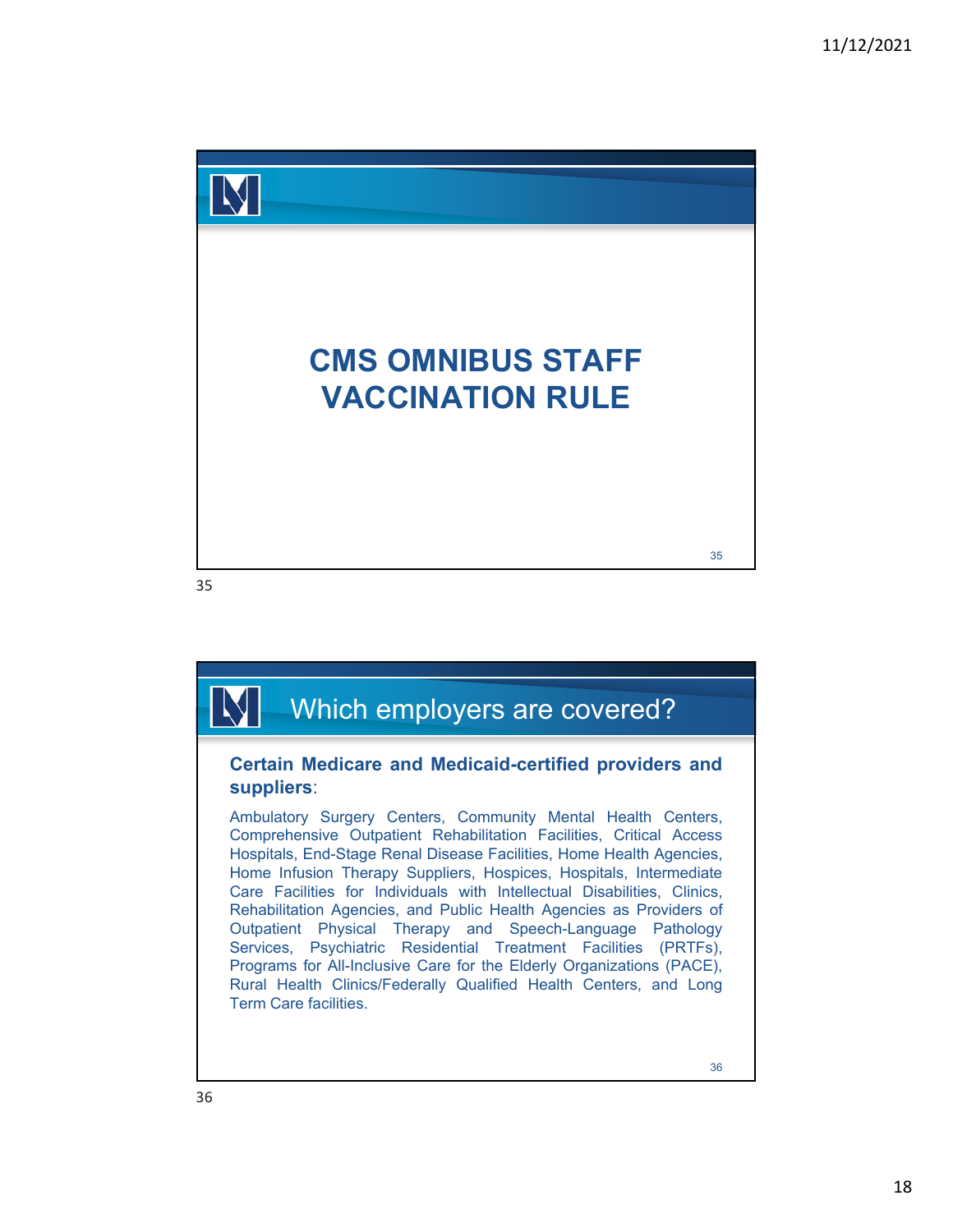

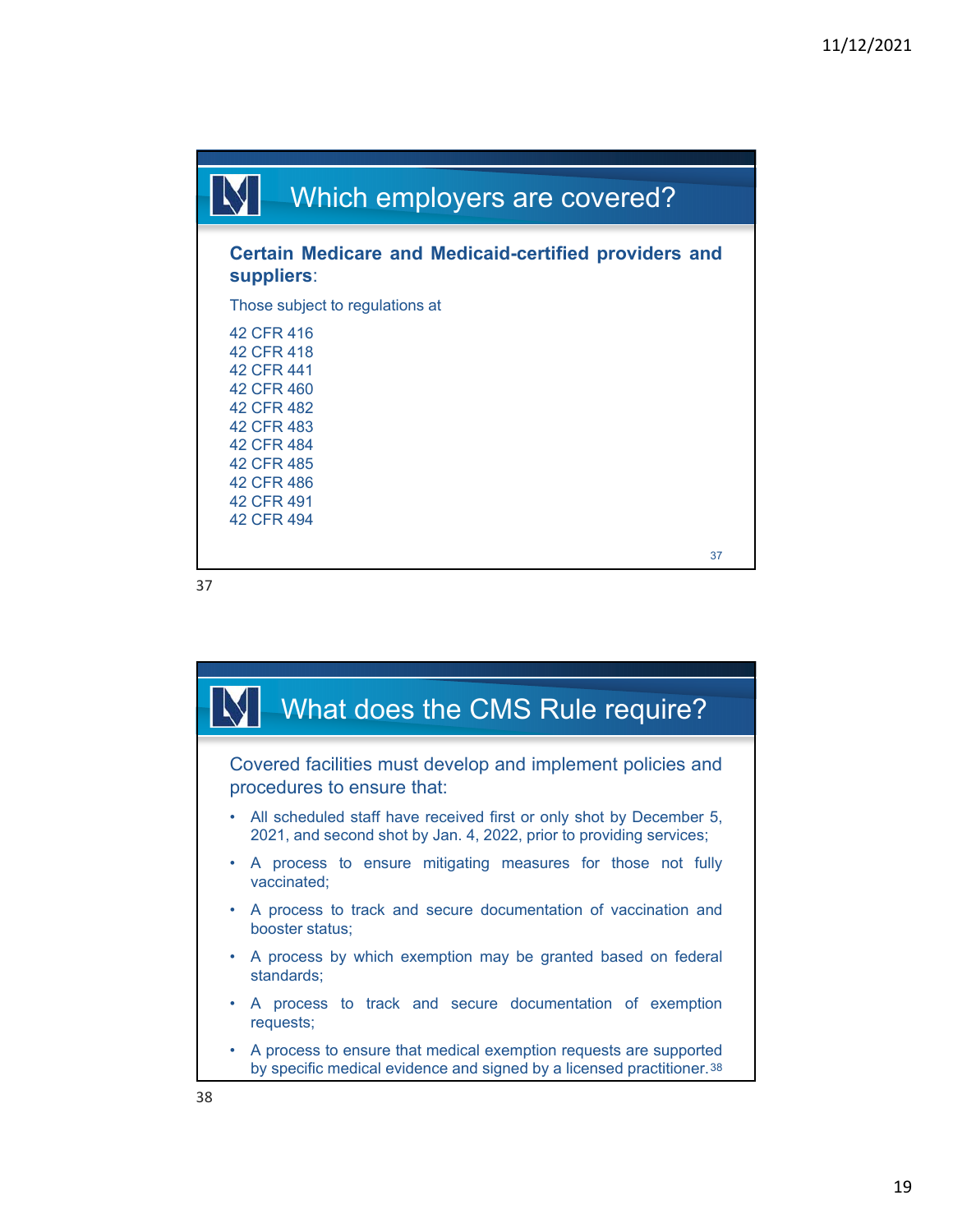

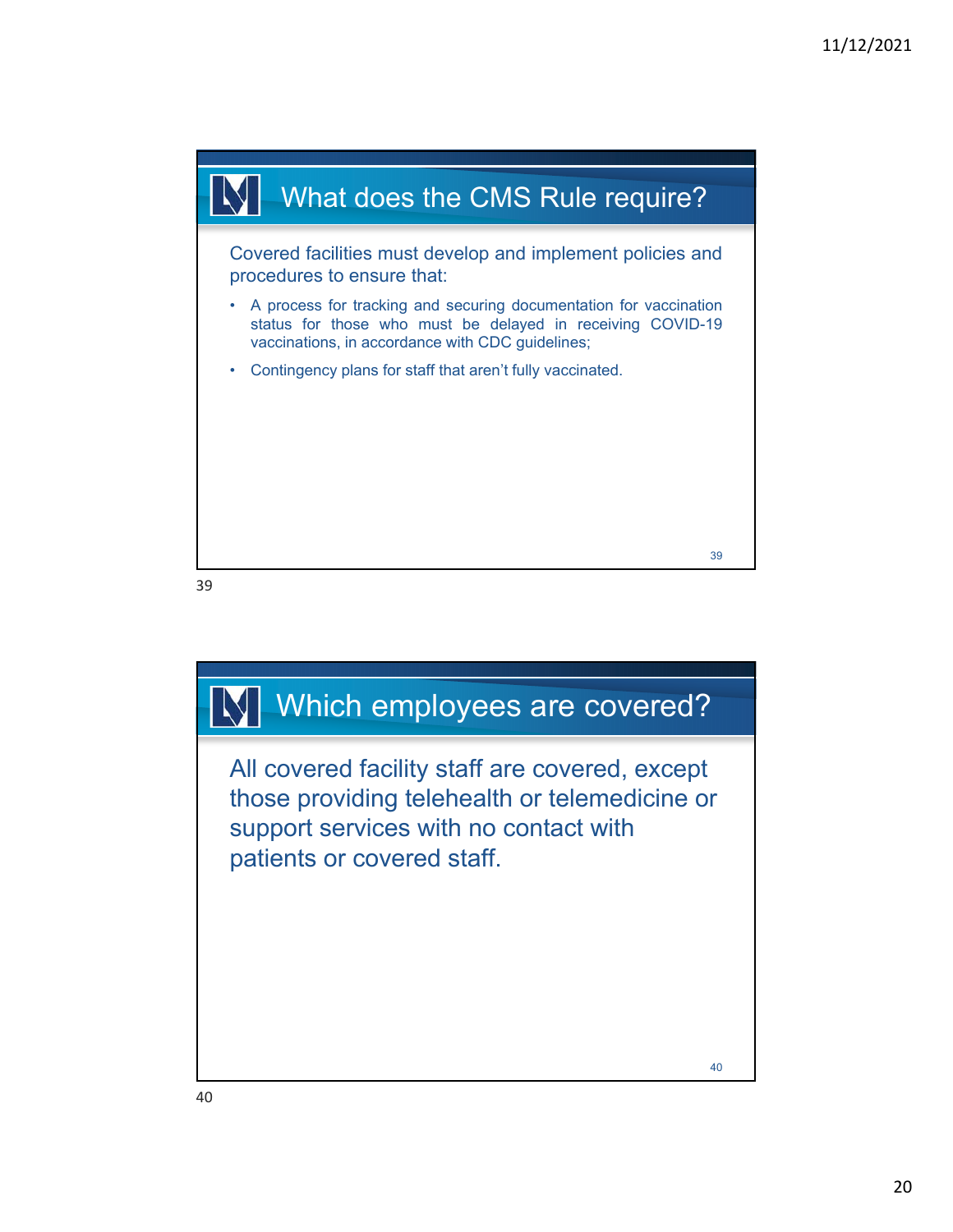

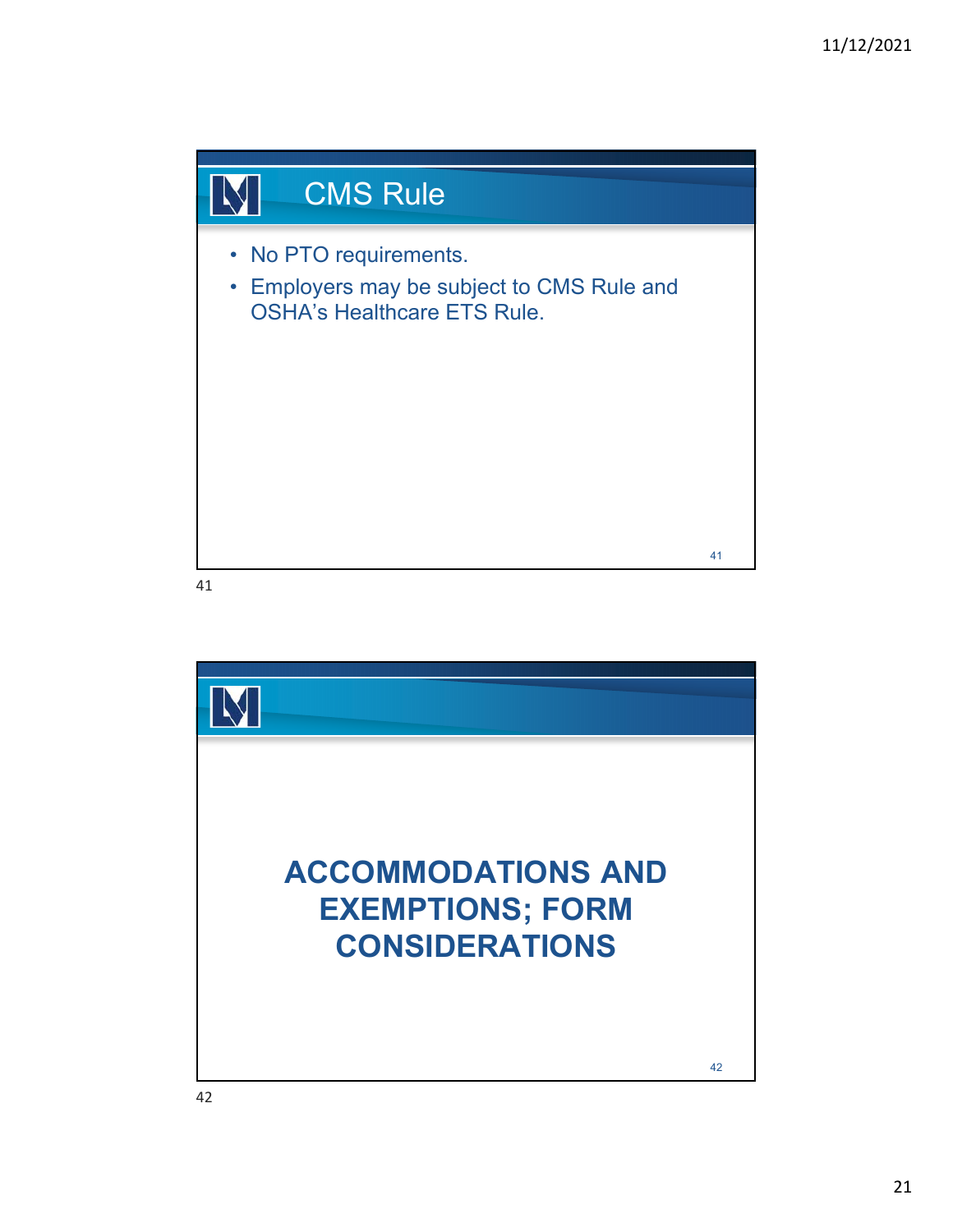

## **Governing Laws:**

### The Oldies and Goodies

- Title VII (religious accommodation): an employer must provide reasonable accommodations related to an employee's sincerely held religious belief or practice, as long as it does not impose more than a *de minimis* cost.
- ADA (disability accommodation): an employer must provide reasonable accommodations that would permit an employee to perform his or her essential job functions, as long as it does not impose an undue hardship on the employer/workforce.

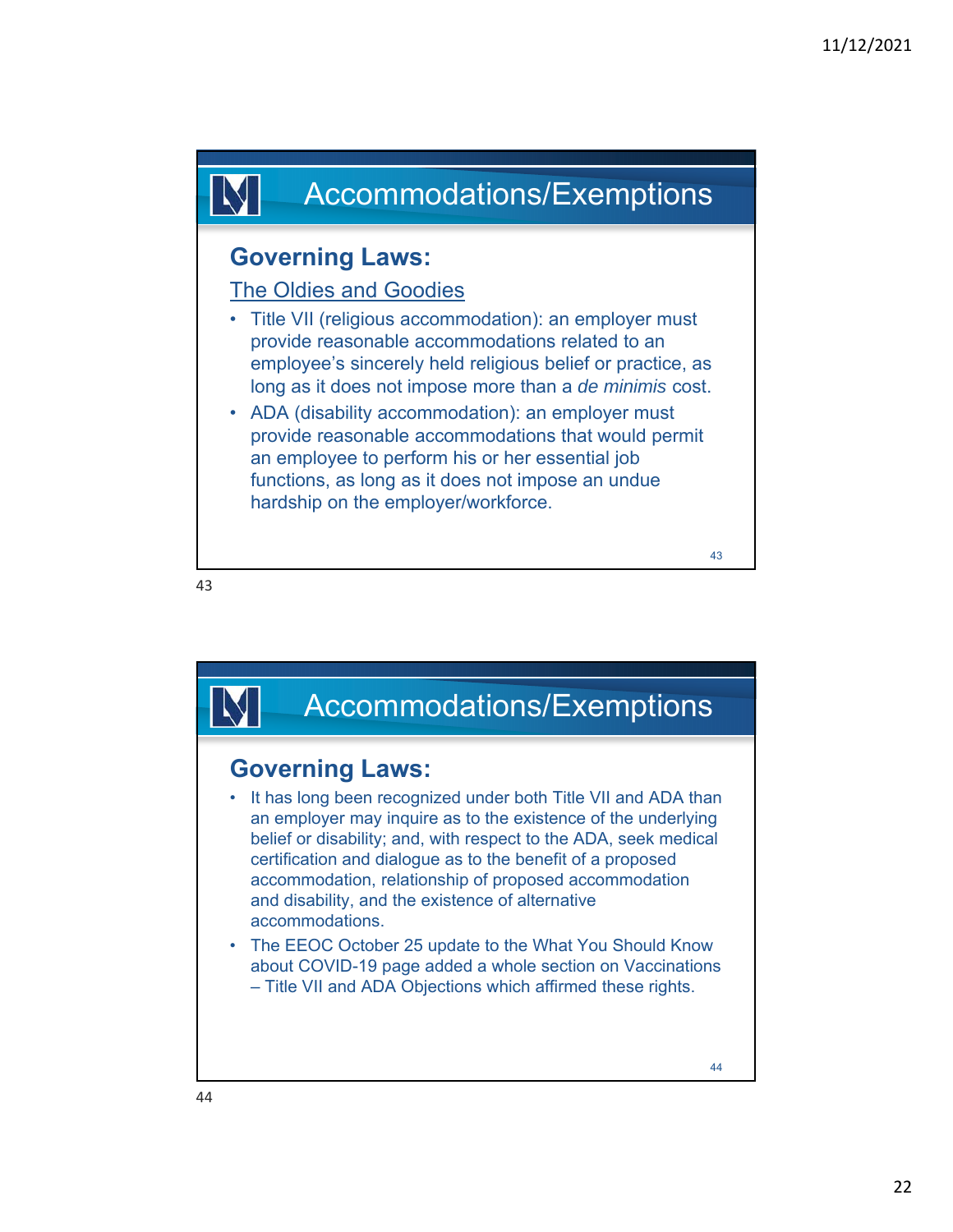# Accommodations/Exemptions

## **Governing Laws:**

• However, while an employer can ask its employee about a religious belief or practice, it can't require the belief/practice be part of or endorsed by a recognized religion or religious leader. Employees can have sincerely held religious beliefs that are entirely self-developed or even in conflict with their denomination.

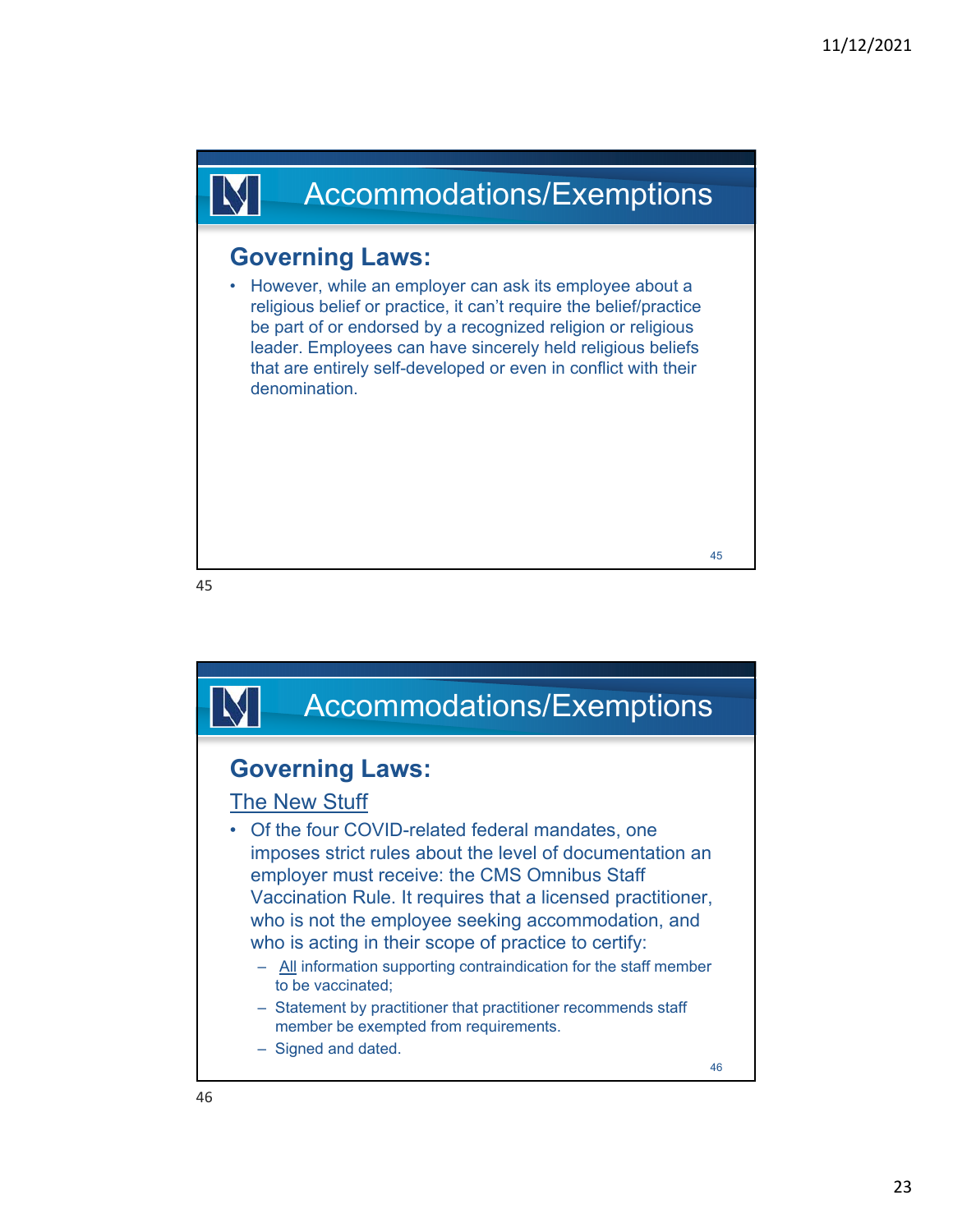

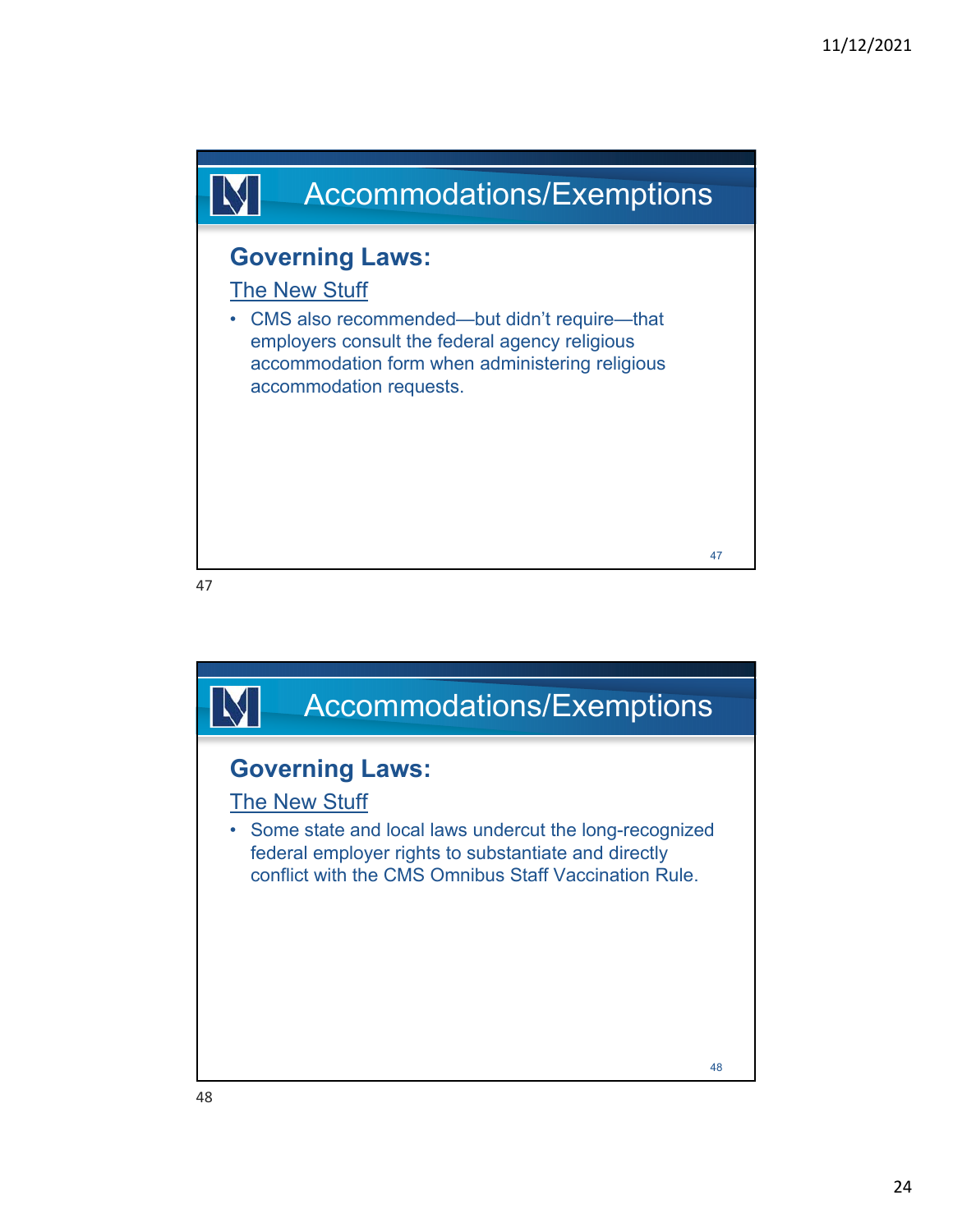

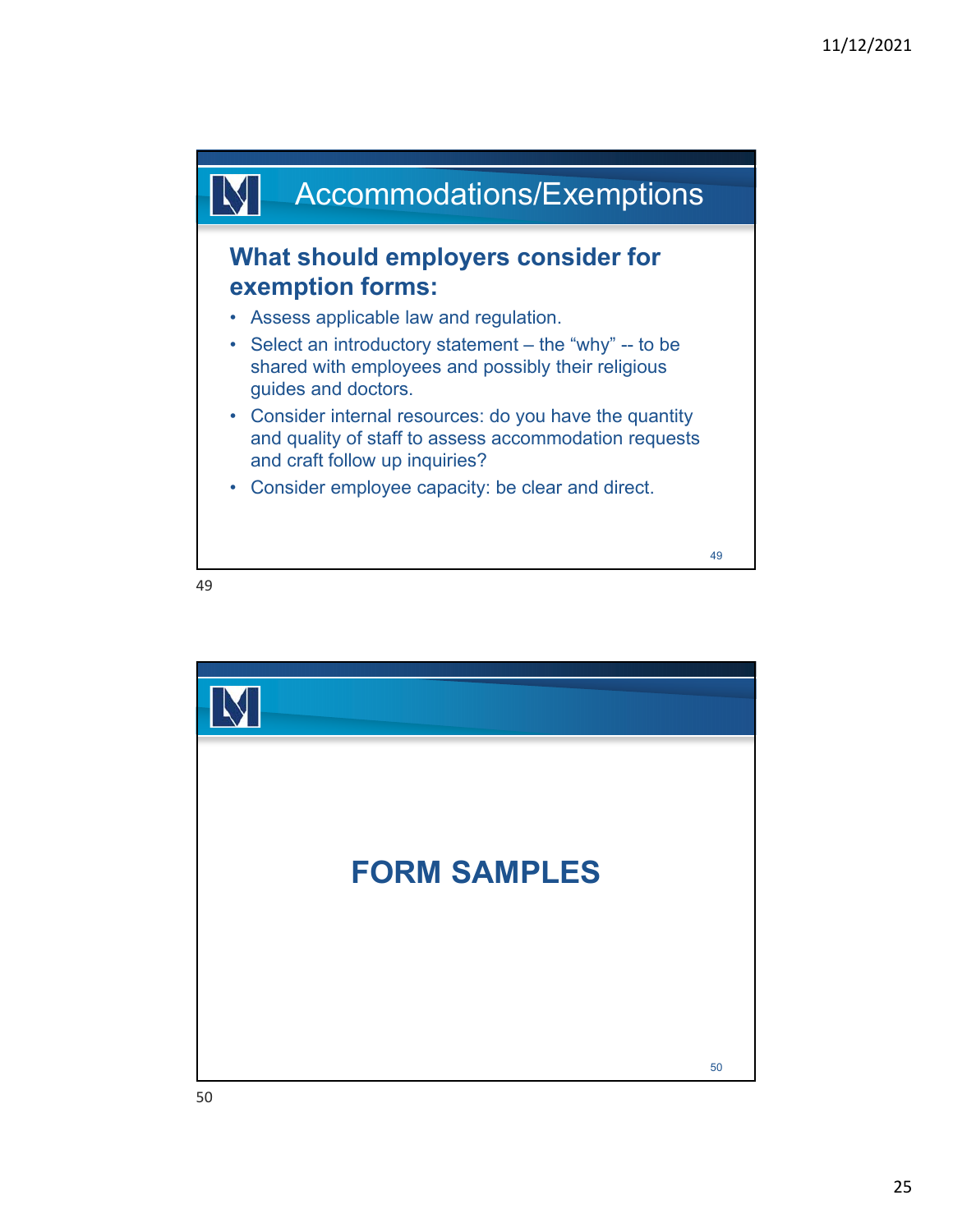| Form Sample - Medical (ADA) |  |  |
|-----------------------------|--|--|

#### Request for Medical Exemption from Vaccination

Illness their divergent for Medical Exemption from Vaccination<br>
Insect beid absenced of why points and be added from Vaccination<br>
constrained in the property of the state of the constrained by the state of the Company) is

#### Section 1: To be completed by employee

IN

| Name (print): | Date:            |
|---------------|------------------|
| Dept:         | Position:        |
| Manager.      | Work/Cell Phone: |
|               |                  |

authorize my medical provider to provide the information requested on this form and follow-<br>up/clarifying information related to this request as necessary. I understand that any falsified<br>information can lead to disciplina

I further understand that the Company is not required to provide this exemption if doing so is<br>unreasonable, would pose a direct threat to myself or others in the workplace, or would create<br>an undue hardship for the Compan

 $\boxed{\text{Date}}$ 

Employee Signature

51

#### Section 2: Medical Certification for Vaccination Exemption

Employee Name: Dear Medical Provider,

 $\overbrace{\text{compeiling message (the "Conpany")}}{\text{Compeiling message (the\\ \text{The individual name and a force marked is established}, \underline{u}v \& \underline{s}}{\text{ or } \underline{u}v \& \underline{s}}}.$ 

Please complete this form to assist the Company in the exemption assessment process. The person named above should not receive the above-indicated vaccine due to:

| This exemption should be: |  |
|---------------------------|--|

- $\Box$  Temporary, expiring on:  $\frac{1}{2}$  /  $\Box$  or when
- D Permanent ("Permanent" exemption requests may still be subject to verification<br>processes on an annual or other regular basis, or as circumstances dictate).

I certify the above information to be true and accurate, and request exemption from the above-indicated vaccine for the above-named individual. I understand that I may be contacted for additional clarification by an autho

Medical Provider Name (print legibly):

| (signature stamps are no |  |  |
|--------------------------|--|--|
| Practice Name & Address  |  |  |

51

Date: Provider Phone:

| Form Sample - Medical (ADA)                                                                                                                                                                                                                                                                                                                                                                                                                                                                                                                                                                                                                                                                                                                                                                                                                                                                                                                                                                                                                                                                                                                                                                                                                                                                                                                                                                                                                                                                     |
|-------------------------------------------------------------------------------------------------------------------------------------------------------------------------------------------------------------------------------------------------------------------------------------------------------------------------------------------------------------------------------------------------------------------------------------------------------------------------------------------------------------------------------------------------------------------------------------------------------------------------------------------------------------------------------------------------------------------------------------------------------------------------------------------------------------------------------------------------------------------------------------------------------------------------------------------------------------------------------------------------------------------------------------------------------------------------------------------------------------------------------------------------------------------------------------------------------------------------------------------------------------------------------------------------------------------------------------------------------------------------------------------------------------------------------------------------------------------------------------------------|
| Section 3: To be completed by the Review Committee (attach additional pages if needed)<br>Date certification received: / /<br>Date of initial request: //<br>Describe the requested exception:<br>Evaluation of impact (if any):<br>Outcome of Exemption Request:<br>C Approved: / /<br>If approved, describe specific accommodation details and additional safety or other<br>protective measures that will be required, if any:<br>C Denied due to inability to grant; alternative agreed on: //<br>Describe alternative accommodations available. if any:<br>Date discussed with employee: __/__/____<br>Final accommodation agreed on:<br>C Denied due to non-qualifying request / /<br>Describe why request was non-qualifying (ex: not certified, unrelated to a substantial<br>impairment. follow up requests for information not responded to, information provided<br>does not contraindicate vaccination):<br>C Denied due to inability to grant; no available or mutually acceptable alternative:<br>$\overline{1}$<br>Date discussed with employee: _/ / /<br>If no accommodation identified by Company or employee, describe why the vaccine<br>exemption would be unreasonable, pose an undue hardship, or a direct threat:<br>If alternative accommodations were proposed but rejected, summarize the proposal(s),<br>identify who made the proposal(s), and the reason(s) for rejection.<br>$\Box$<br>Confidential Employee Medical Vaccination Exemption Request of ____<br>52 |
|                                                                                                                                                                                                                                                                                                                                                                                                                                                                                                                                                                                                                                                                                                                                                                                                                                                                                                                                                                                                                                                                                                                                                                                                                                                                                                                                                                                                                                                                                                 |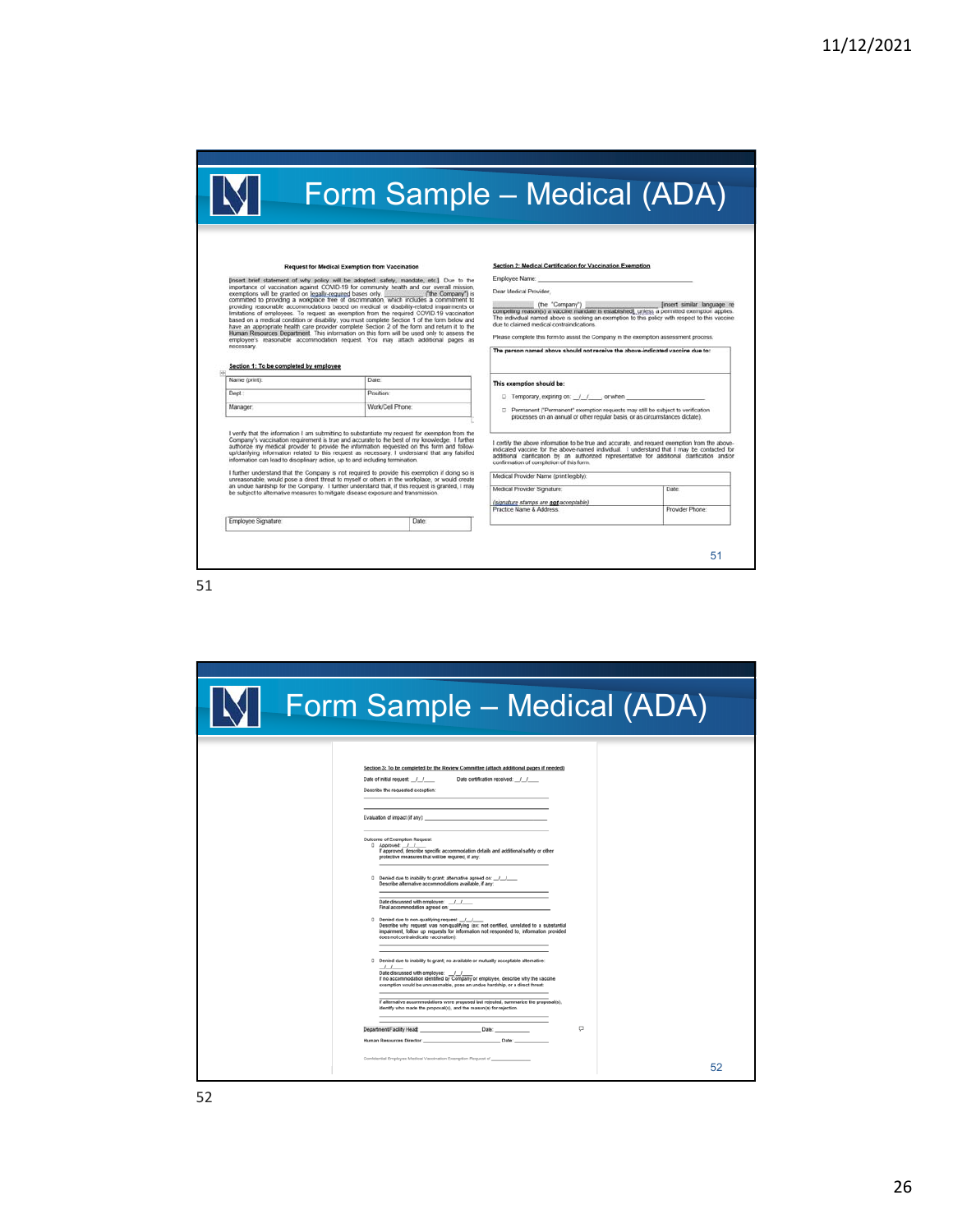|                                                                                                                                                                 |                                                                                                                                                                                                                                                                                                                                                                                                                                                                                                                                                                                                                                                                                                                                                                                                                                                                                |   | Form Sample - Religious                                                                                                                                                                                                                                                                                                                                                                                                                                                           |       |  |
|-----------------------------------------------------------------------------------------------------------------------------------------------------------------|--------------------------------------------------------------------------------------------------------------------------------------------------------------------------------------------------------------------------------------------------------------------------------------------------------------------------------------------------------------------------------------------------------------------------------------------------------------------------------------------------------------------------------------------------------------------------------------------------------------------------------------------------------------------------------------------------------------------------------------------------------------------------------------------------------------------------------------------------------------------------------|---|-----------------------------------------------------------------------------------------------------------------------------------------------------------------------------------------------------------------------------------------------------------------------------------------------------------------------------------------------------------------------------------------------------------------------------------------------------------------------------------|-------|--|
| additional papes as necessary.                                                                                                                                  | Request for Religious Exemption from Vaccination<br>[Insert brief statement of why policy will be adopted: safety, mandate, etc.]. Due to the<br>importance of vaccination against COVID-19 for community health and our overall mission.<br>exemptions will be granted on legally-maximal bases only.<br>Company") is committed to providing a workplace free of discrimination, which includes a<br>commitment to providing reasonable accommodations to the sincerely held religious beliefs,<br>practices, and observances of our employees. To request an exemption from the required<br>COVID-19 vaccination based on a sincerely held religious belief, please complete the form<br>below and return it to the Human Resources Department. This information on this form will be<br>used only to assess the employee's reasonable accommodation request. You may attach |   | 3) a) if your request is not pursuant to an established doctrine or practice of an organized<br>religion, please summarize the basis of your request below.                                                                                                                                                                                                                                                                                                                       |       |  |
| To be completed by employee<br>Name (print):                                                                                                                    | Date:                                                                                                                                                                                                                                                                                                                                                                                                                                                                                                                                                                                                                                                                                                                                                                                                                                                                          |   | b.) In some cases, the Company may need to obtain additional information or documentation<br>about your practices or beliefs. If requested, can you provide documentation or other authority<br>to support your belief(s) and need for accommodation? Yes Yes                                                                                                                                                                                                                     | No    |  |
| Dept:                                                                                                                                                           | Position:                                                                                                                                                                                                                                                                                                                                                                                                                                                                                                                                                                                                                                                                                                                                                                                                                                                                      |   |                                                                                                                                                                                                                                                                                                                                                                                                                                                                                   |       |  |
| Manager                                                                                                                                                         | Work/Cell Phone:                                                                                                                                                                                                                                                                                                                                                                                                                                                                                                                                                                                                                                                                                                                                                                                                                                                               | o | Verification<br>I verify that the information I am submitting to substantiate my request for exemption from the<br>Company's vaccination policy is true and accurate to the best of my knowledge. I further                                                                                                                                                                                                                                                                       |       |  |
| other reqular basis, or as circumstances dictate).<br>Dutch Reformed Church, Church of Christ, Scientist(? ___ Yes. ____ No.<br>response to #2 is No. go to #3. | (Long ferm exemption requests may still be subject to verification processes on an annual or<br>2.) Is your request pursuant to an established doctrine or practice of an organized religion (e.g.,<br>If Your response to #2 is Yes, complete a-d below and sign at the bottom of this form. If your                                                                                                                                                                                                                                                                                                                                                                                                                                                                                                                                                                          |   | faisified information can lead to disciplinary action, up to and including termination.<br>I further understand that the Company is not required to provide this exemption if doing so is<br>unreasonable, would pose a drect threat to myself or others in the workplace, or would create<br>an undue hardship for the Company. I further understand that, if this request is granted. I may<br>be subject to alternative measures to mitigate disease exposure and transmission |       |  |
| Name of Religion:<br>$\mathbf{a}$                                                                                                                               |                                                                                                                                                                                                                                                                                                                                                                                                                                                                                                                                                                                                                                                                                                                                                                                                                                                                                |   | Employee Signature:                                                                                                                                                                                                                                                                                                                                                                                                                                                               | Date: |  |
| <b>BS</b><br>vaccination(s):                                                                                                                                    | Description of Religious Doctrine or Practice that is contrary to the above-named                                                                                                                                                                                                                                                                                                                                                                                                                                                                                                                                                                                                                                                                                                                                                                                              |   |                                                                                                                                                                                                                                                                                                                                                                                                                                                                                   |       |  |
|                                                                                                                                                                 | Citation to Religious Doctrine or Practice if published.                                                                                                                                                                                                                                                                                                                                                                                                                                                                                                                                                                                                                                                                                                                                                                                                                       |   |                                                                                                                                                                                                                                                                                                                                                                                                                                                                                   |       |  |
|                                                                                                                                                                 | If Employer has a question about the doctrine or practice, it may contact.                                                                                                                                                                                                                                                                                                                                                                                                                                                                                                                                                                                                                                                                                                                                                                                                     |   |                                                                                                                                                                                                                                                                                                                                                                                                                                                                                   |       |  |
| (Name and Phone Number of Clergy Member).                                                                                                                       |                                                                                                                                                                                                                                                                                                                                                                                                                                                                                                                                                                                                                                                                                                                                                                                                                                                                                |   |                                                                                                                                                                                                                                                                                                                                                                                                                                                                                   |       |  |
| Confidential Employee Religious Vaccination Exemption Request of                                                                                                |                                                                                                                                                                                                                                                                                                                                                                                                                                                                                                                                                                                                                                                                                                                                                                                                                                                                                |   | Confidential Employee Religious Vaccession Exemption Request of                                                                                                                                                                                                                                                                                                                                                                                                                   |       |  |
|                                                                                                                                                                 |                                                                                                                                                                                                                                                                                                                                                                                                                                                                                                                                                                                                                                                                                                                                                                                                                                                                                |   |                                                                                                                                                                                                                                                                                                                                                                                                                                                                                   |       |  |

| Form Sample - Religious                                                                                                                                                                                                                                                                                         |    |
|-----------------------------------------------------------------------------------------------------------------------------------------------------------------------------------------------------------------------------------------------------------------------------------------------------------------|----|
| To be completed by the Review Committee (attach additional pages if needed)<br>Date of initial request: / /<br>Date certification received: / /<br>Describe the requested exception:                                                                                                                            |    |
| Evaluation of impact (if any): contract of any and the state of any state of any state of any state of any state of any state of any state of any state of any state of any state of any state of any state of any state of an                                                                                  |    |
| Outcome of Exemption Request:<br>D Approved: //<br>If approved, describe specific accommodation details and additional safety or other<br>protective measures that will be required, if any:                                                                                                                    |    |
| D Denied due to inability to grant; alternative agreed on: _/_/___<br>Describe alternative accommodations available. If any:<br>Date discussed with employee: //                                                                                                                                                |    |
| Final accommodation agreed on:<br>D Denied due to non-qualifying request: ///<br>Describe why request was non-qualifying (ex: not certified, unrelated to a religious belief<br>or practice, follow up requests for information not responded to, information provided<br>does not contraindicate vaccination): |    |
| Denied due to inability to grant: no available or mutually acceptable alternative:<br>$-$<br>Date discussed with employee: //<br>If no accommodation identified by Company or employee, describe why the vaccine<br>exemption would be unreasonable, pose an undue hardship, or a direct threat:                |    |
| If alternative accommodations were proposed but rejected, summarize the proposal(s),<br>identify who made the proposal(s), and the reason(s) for rejection.                                                                                                                                                     |    |
|                                                                                                                                                                                                                                                                                                                 |    |
|                                                                                                                                                                                                                                                                                                                 |    |
| Confidential Employee Religious Vaccination Exemption Request of                                                                                                                                                                                                                                                | 54 |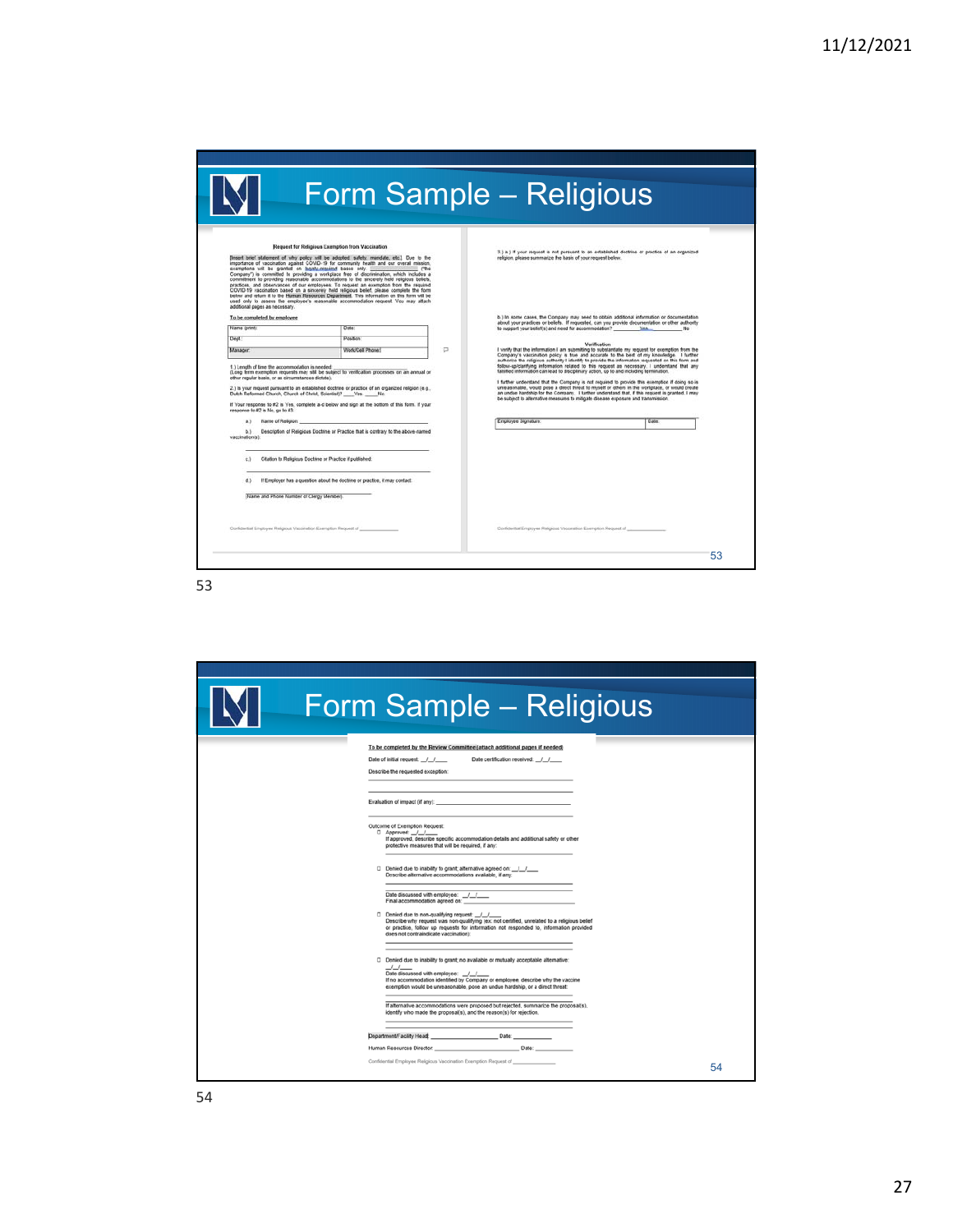## Form Sample – Religious – Federal Agency Form Model TEMPLATE REQUEST FOR A RELIGIOUS EXCEPTION TO THE COVID-19 VACCINATION REQUIREMENT REQUEST FOR A REUSIOUS EXCEPTION TO THE COVID-19 VACCINATION REQUIREMENT<br>Government-wide policy requires all Federal employees as defined in 5 U.S.C, § 1205 to be vaccinated against<br>COVID-19, with exceptions only as requir The Federal Government is committed to respect<br>the line important legal protections for religious liberty. <br> In order to request a religious computer propose , please fill out this form. The population<br>is accommodated pro quality for a religious esception.<br>Agenties may consider seweal factors in assessing whether a request for an exception is based on a sincerely<br>held religious belief, including whether the employee has acted in a manner i .<br>Signing this form constitutes a declaration that the information you provide is, to the best of your knowledge<br>and ability, true and correct. Any intentional mitrepresentation to the Federal Government may result in lega **OURSTIONS:** 1. Please describe the nature of your objection to the COVID-19 vaccination requirement.<br>2. Would complying with the COVID-19 vaccination requirement substancially burden your religious exercise or<br>conflict with your sinc sample:<br>• How long you have held the religious belief underlying your objection<br>• Whether your religious objection 11 to the use of all vaccines, COVID-19 vaccines, a specific type of<br>COVID-19 vaccine, or some other subset I declare to the best of my knowledge and ability that the foregoing is true and correct. **Contract** a pr 55 Print Name Signature Date

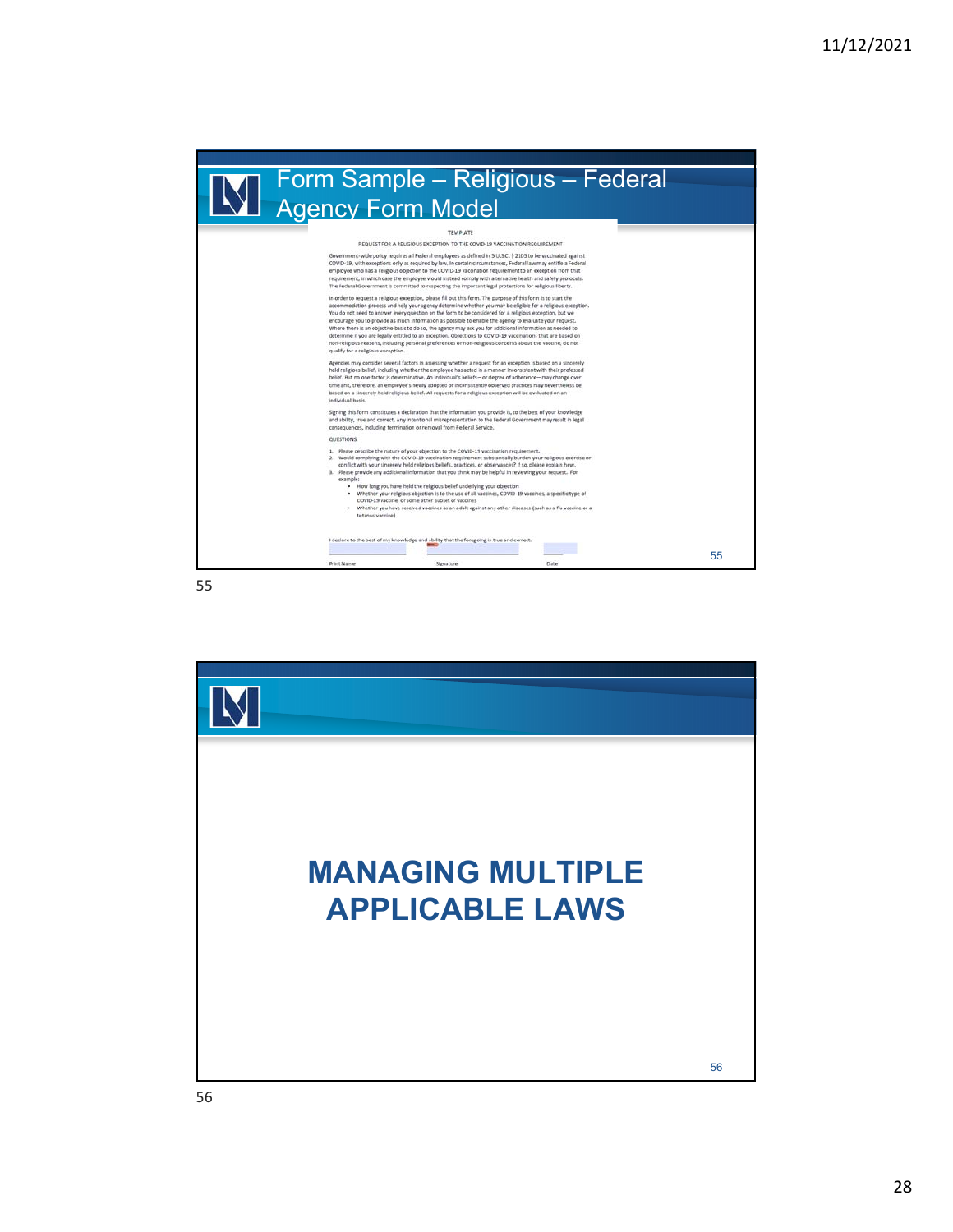### Employers Caught in the Middle: M Conflicting State Laws

The Large Employer ETS, CMS Omnibus Staff Vaccination Rule, Federal Contractor Guidelines specifically state that they are intended to preempt inconsistent state and local laws. (The Healthcare ETS says that it does not preempt inconsistent requirements of state or local law).

- Where there is a direct conflict, the federal requirements will prevail over state requirements/limitations.
- However, more stringent state laws would not likely be preempted.
- And because of the alternative structure testing/masking can be offered – some seemingly contradictory state laws may not in fact be inconsistent.



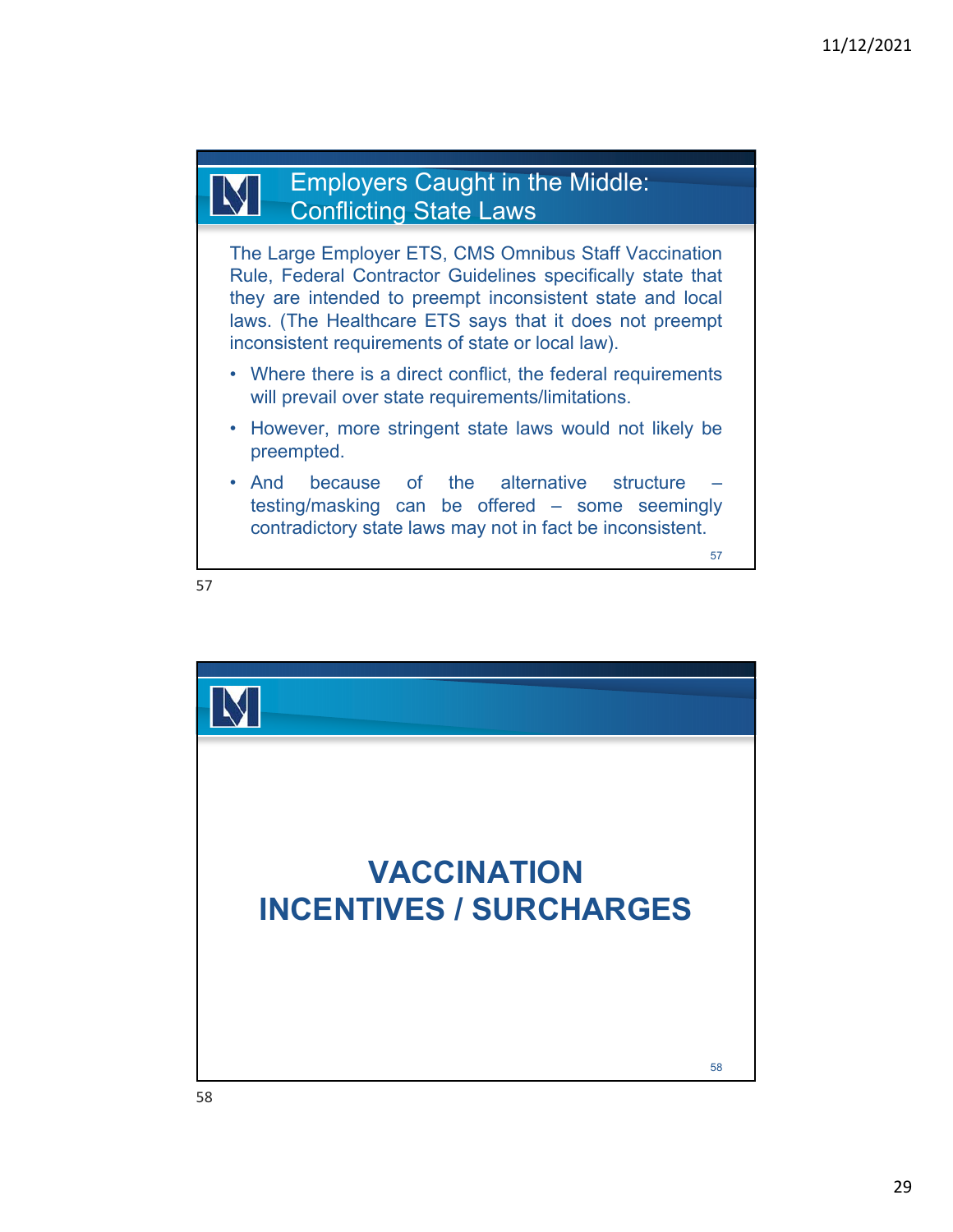Can your health plan charge a higher premium for the unvaccinated?

In general, HIPAA prohibits charging a higher premium based upon health factors, such as vaccination status.

However, an employer can establish a wellness program and provide rewards to employees based on their participation. Under recent regulatory guidance, a wellness program can include a premium surcharge or discount based on vaccination status if the wellness program satisfies certain requirements.

59

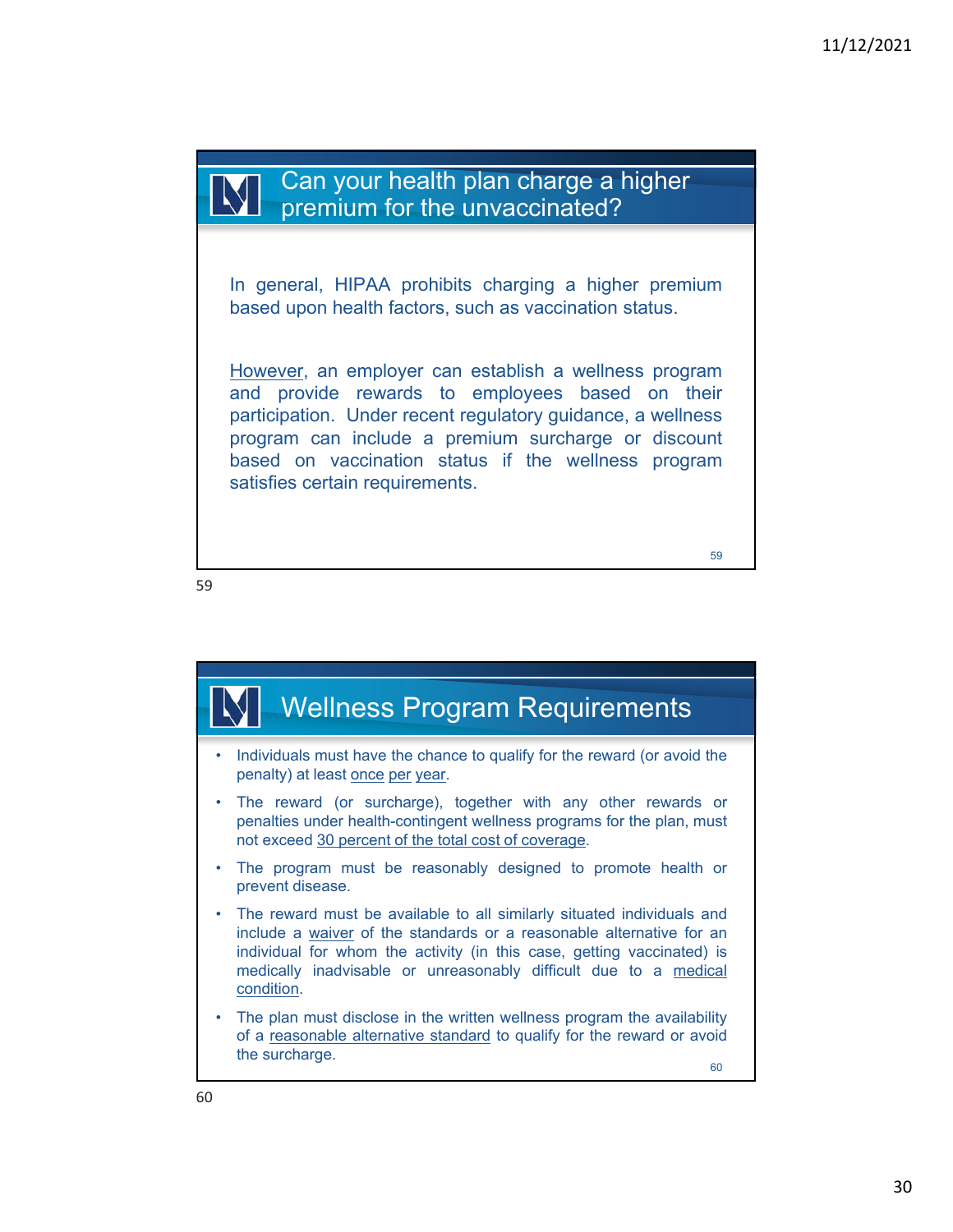

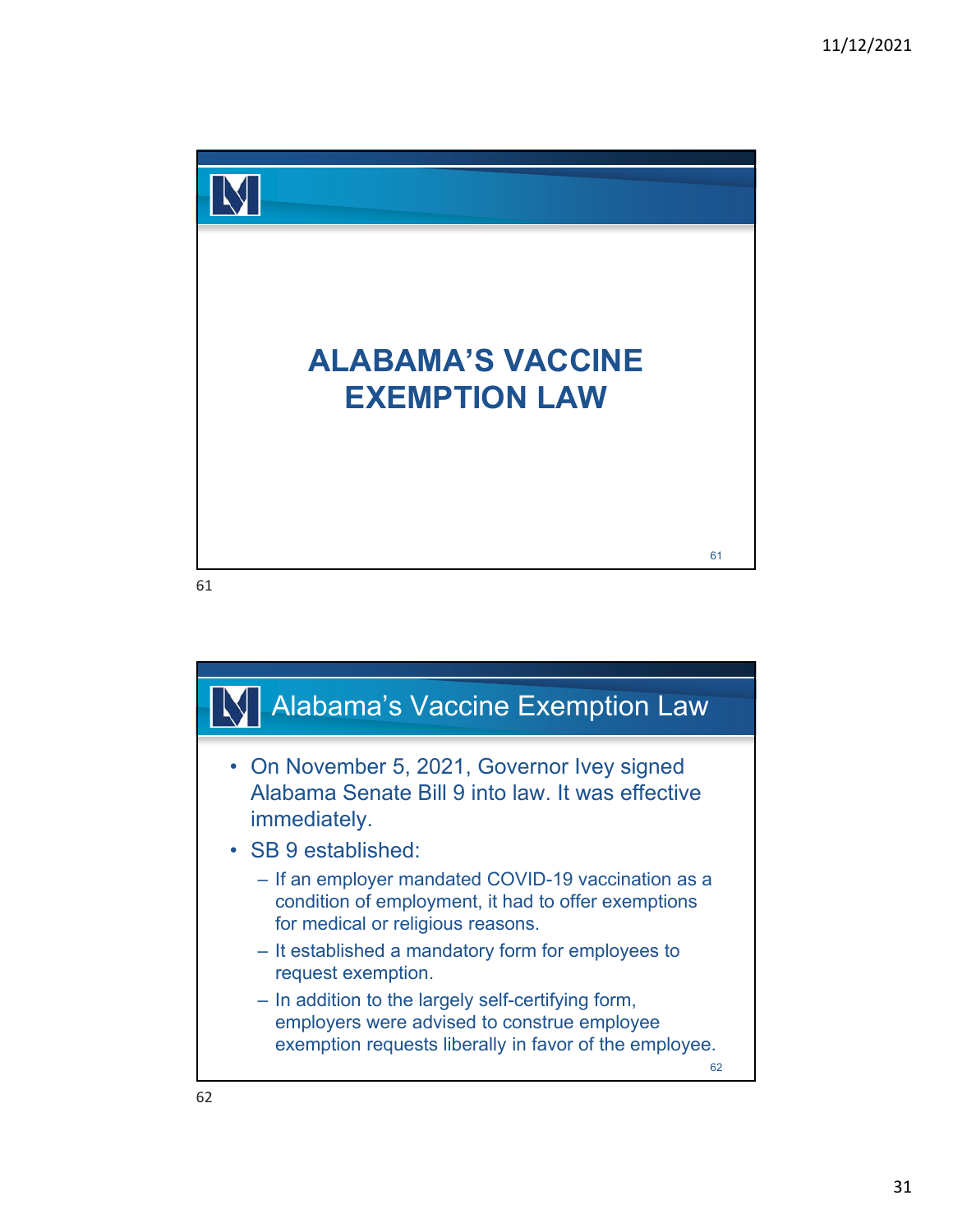

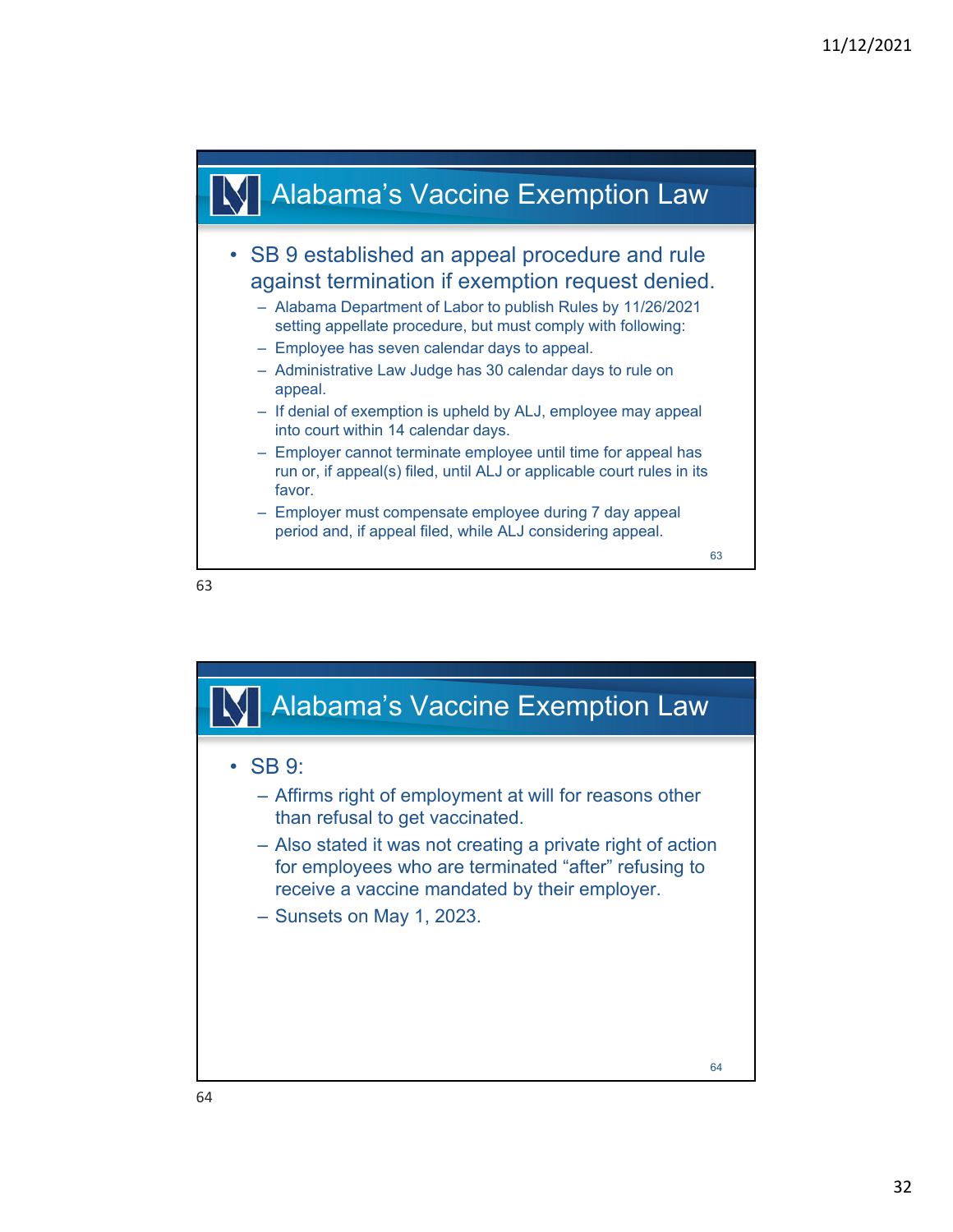# Mandated Form– Ala SB 9

Any individual in the State of Alabama who is subject to a requirement that he or she receive one or more COVID-19 vaccinations as a condition of employment may claim an exemption for medical reasons, because the vaccination conflicts with sincerely held religious beliefs, or both.

You may request either a medical or a religious exemption from the COVID-19 vaccination by completing this form and submitting the form to your employer. In the event your employer denies this request, you have a right to file an appeal with the Department of Labor within 7 days. Your employer will provide you with information on how to file an appeal.

I am requesting exemption from the COVID-19 vaccine requirements for one of the following reasons: (check all that apply)

My health care provider has recommended to me that I refuse the COVID-19 vaccination based on my current health conditions and medications. (NOTE: You must include a licensed health care provider's signature on this form to claim this exemption.)

I have previously suffered a severe allergic reaction (e.g., anaphylaxis) related to vaccinations in the past.

I have previously suffered a severe allergic reaction related to receiving polyethylene glycol or products containing polyethylene glycol.

65



| <b>Mandated Form- Ala SB 9</b>                                                                                                                                                                                                                                                                                                                                                                                                                                                                                                                                                                                                                                                                                                                                                                                                                               |    |
|--------------------------------------------------------------------------------------------------------------------------------------------------------------------------------------------------------------------------------------------------------------------------------------------------------------------------------------------------------------------------------------------------------------------------------------------------------------------------------------------------------------------------------------------------------------------------------------------------------------------------------------------------------------------------------------------------------------------------------------------------------------------------------------------------------------------------------------------------------------|----|
| I have previously suffered a severe allergic reaction related to receiving<br>polysorbate or products containing polysorbate.<br>I have received monoclonal antibodies or convalescent plasma as part of a<br>COVID-19 treatment in the past 90 days.<br>I have a bleeding disorder or am taking a blood thinner.<br>I am severely immunocompromised such that receiving the COVID-19<br>vaccination creates a risk to my health.<br>I have been diagnosed with COVID-19 in the past 12 months.<br>Receiving the COVID-19 vaccination conflicts with my sincerely held religious<br>beliefs, practices, or observances.<br>I hereby swear or affirm that the information in this request is true and accurate. I<br>understand that providing false or misleading information is grounds for discipline,<br>up to and including termination from employment. |    |
| <b>Employee's Printed Name</b>                                                                                                                                                                                                                                                                                                                                                                                                                                                                                                                                                                                                                                                                                                                                                                                                                               |    |
| <b>Employee's Signature</b>                                                                                                                                                                                                                                                                                                                                                                                                                                                                                                                                                                                                                                                                                                                                                                                                                                  |    |
| Date                                                                                                                                                                                                                                                                                                                                                                                                                                                                                                                                                                                                                                                                                                                                                                                                                                                         | 66 |